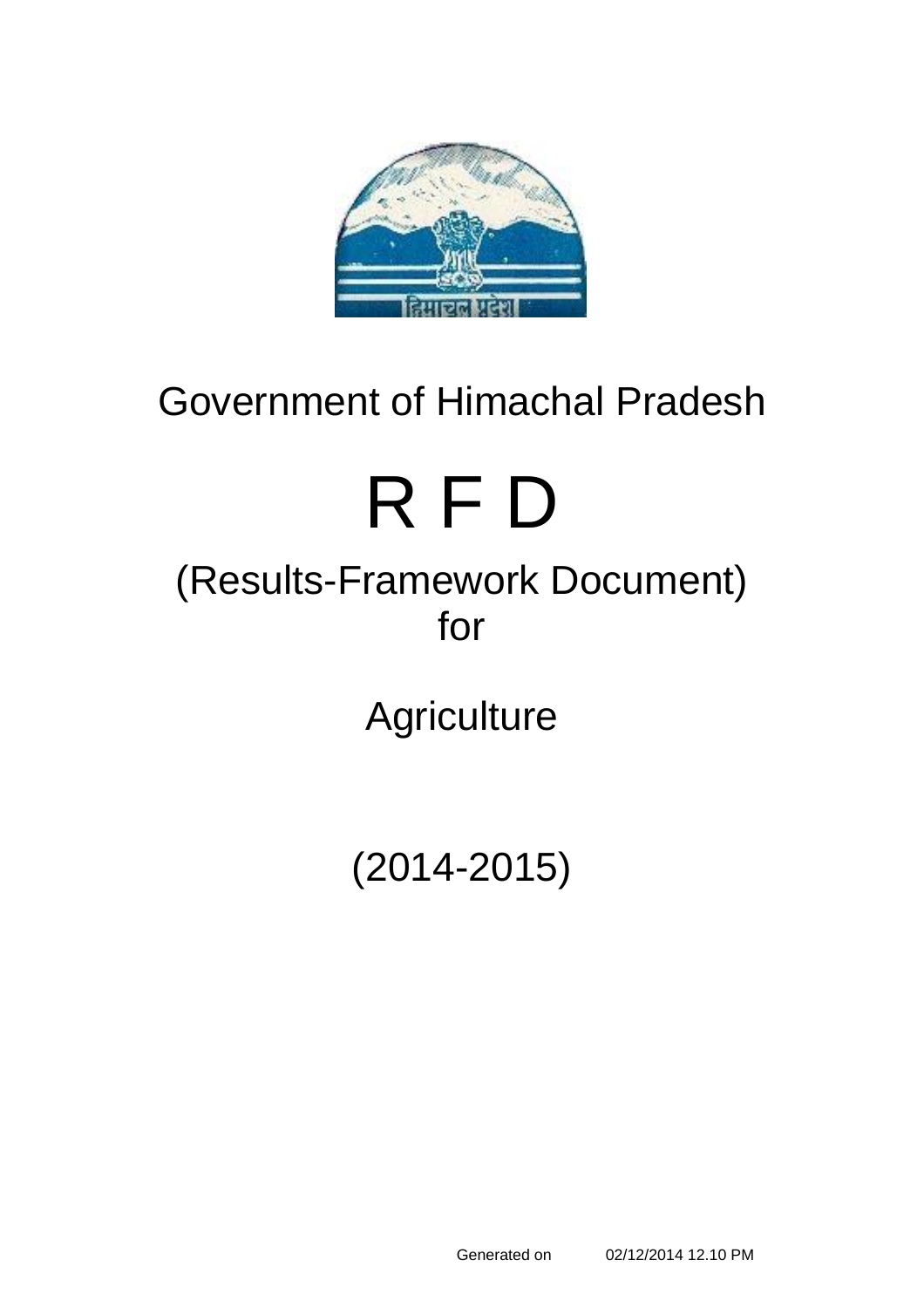#### Section 1: Vision, Mission, Objectives and Functions

Vision

To make agriculture sustainable and viable occupation.

#### Mission

To strategize and implement programmes and schemes to achieve targetted growth of 2% in agriculture.

#### **Objectives**

- 1 To Increase production, productivity and farm income.
- 2 Sustainable agriculture through management of natural resources like soil and water.
- 3 Diversification for higher farm income.
- 4 Promotion of organic farming
- 5 To disseminate latest production technology, efficient agriculture input management and their quality control.
- 6 Farm mechanisation

#### **Functions**

- 1 Transfer of technology for increased production and productivity through demonstrations, trainings and exposure visits.
- 2 Ensuring adequate and timely supply of agriculture inputs and their quality control.
- 3 Production of seeds of high yielding varieties of crops to achieve higher seed replacement rate and higher productivity.
- 4 Promotion and popularisation of latest technologies like IPM, INM, Organic farming etc.
- 5 To increase area under high value crops through diversification process.
- 6 Promotion of new farm implements and machinery including gender friendly tools.
- Conservation and management of natural resources through protection of agriculture lands, water harvesting , watershed management & microirrigation. 7
- 8 Insurance of crops against natural calamities through implementation of NAIS and WBCIS.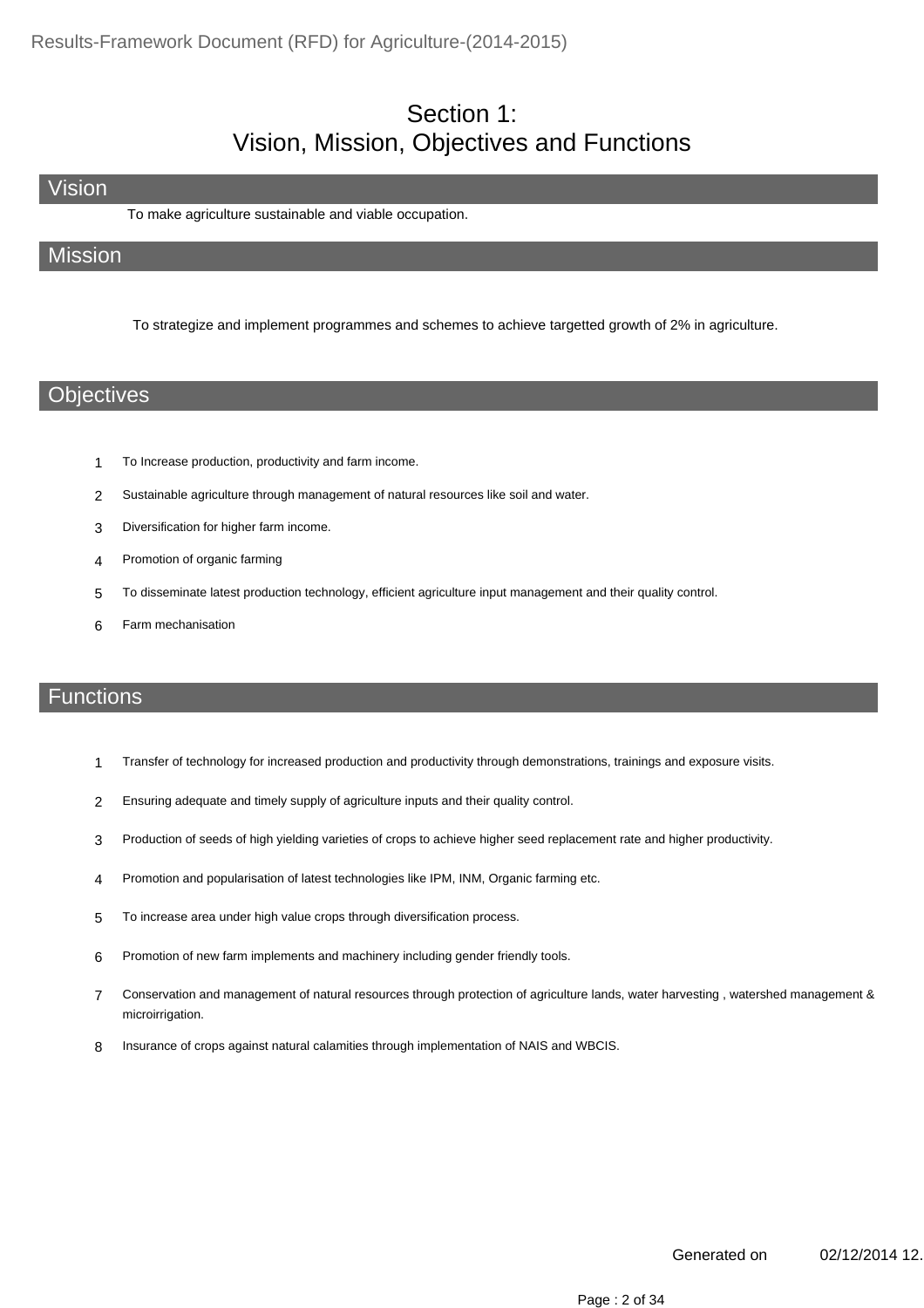#### Section 2: Inter se Priorities among Key Objectives, Success indicators and Targets

|                                                                                                |        |                                                         |         |                                                               |             |        |            |            | Target / Criteria Value |                                  |       |
|------------------------------------------------------------------------------------------------|--------|---------------------------------------------------------|---------|---------------------------------------------------------------|-------------|--------|------------|------------|-------------------------|----------------------------------|-------|
| Objective                                                                                      | Weight | Action                                                  |         | <b>Success</b><br>Indicator                                   | Unit        | Weight | Excellent  | Very Good  | Good                    | Fair                             | Poor  |
|                                                                                                |        |                                                         |         |                                                               |             |        | 100%       | 90%        | 80%                     | 70%                              | 60%   |
| [1] To Increase production, productivity and<br>farm income.                                   | 15.00  | To increase productivity of<br>[1.1]<br>different crops |         | $[1.1.1]$ Increase in<br>productivity of<br>Paddy             | Kg/ha       | 5.00   | 1950       | 1909       | 1527                    | 1336                             | 1145  |
|                                                                                                |        |                                                         |         | $[1.1.2]$ Increase in<br>productivity of<br>Wheat             | Kg/ha       | 5.00   | 2250       | 2161       | 1729                    | 1518                             | 1297  |
|                                                                                                |        |                                                         |         | $[1.1.3]$ Increase in<br>productivity of Maize                | Kg/ha       | 5.00   | 2600       | 2556       | 2045                    | 1789                             | 1534  |
| [2] Sustainable agriculture through<br>management of natural resources like soil<br>and water. | 15.00  | [2.1]<br>Efficient use of irrigation<br>water.          | [2.1.1] | Installation of micro-<br>irrigation system                   | <b>І</b> На | 6.00   | 1550       | 1500       | 1200                    | 1050                             | 900   |
|                                                                                                |        | Soil health management<br>[2.2]                         |         | [2.2.1] Health cards issued                                   | lNo.        | 4.50   | 105000     | 100000     | 80000                   | 70000                            | 60000 |
|                                                                                                |        | Implementation of crop<br>[2.3]<br>insurance            |         | [2.3.1] Formulation of<br>contingent plan for<br>Kharif 2014  | Date        | 2.25   | 20/06/2014 | 30/06/2014 |                         | 10/07/2014 20/07/2014 30/07/2014 |       |
|                                                                                                |        |                                                         |         | [2.3.2] Formulation of<br>contingent plan for<br>Rabi 2014-15 | Date        | 2.25   | 20/11/2014 | 30/11/2014 |                         | 10/12/2014 20/12/2014 30/12/2014 |       |
| [3] Diversification for higher farm income.                                                    | 15.00  | [3.1]<br>Area expansion under<br>vegetables             |         | [3.1.1] Increase in<br>productivity of potato                 | kg/ha       | 4.00   | 12800      | 12700      | 10160                   | 8890                             | 7620  |
|                                                                                                |        |                                                         |         | [3.1.2] Increase in<br>vegetable<br>productivity              | kg/ha       | 4.00   | 20700      | 20588      | 16470                   | 14410                            | 12350 |
|                                                                                                |        |                                                         |         | [3.1.3] Area under poly<br>houses for growing<br>vegetables   | ha          | 3.00   | 8.5        | 8          | 6.4                     | 5.6                              | 4.8   |
|                                                                                                |        |                                                         |         | [3.1.4] Increase in area<br>under vegetables                  | ha          | 4.00   | 4100       | 4000       | 3200                    | 2800                             | 2400  |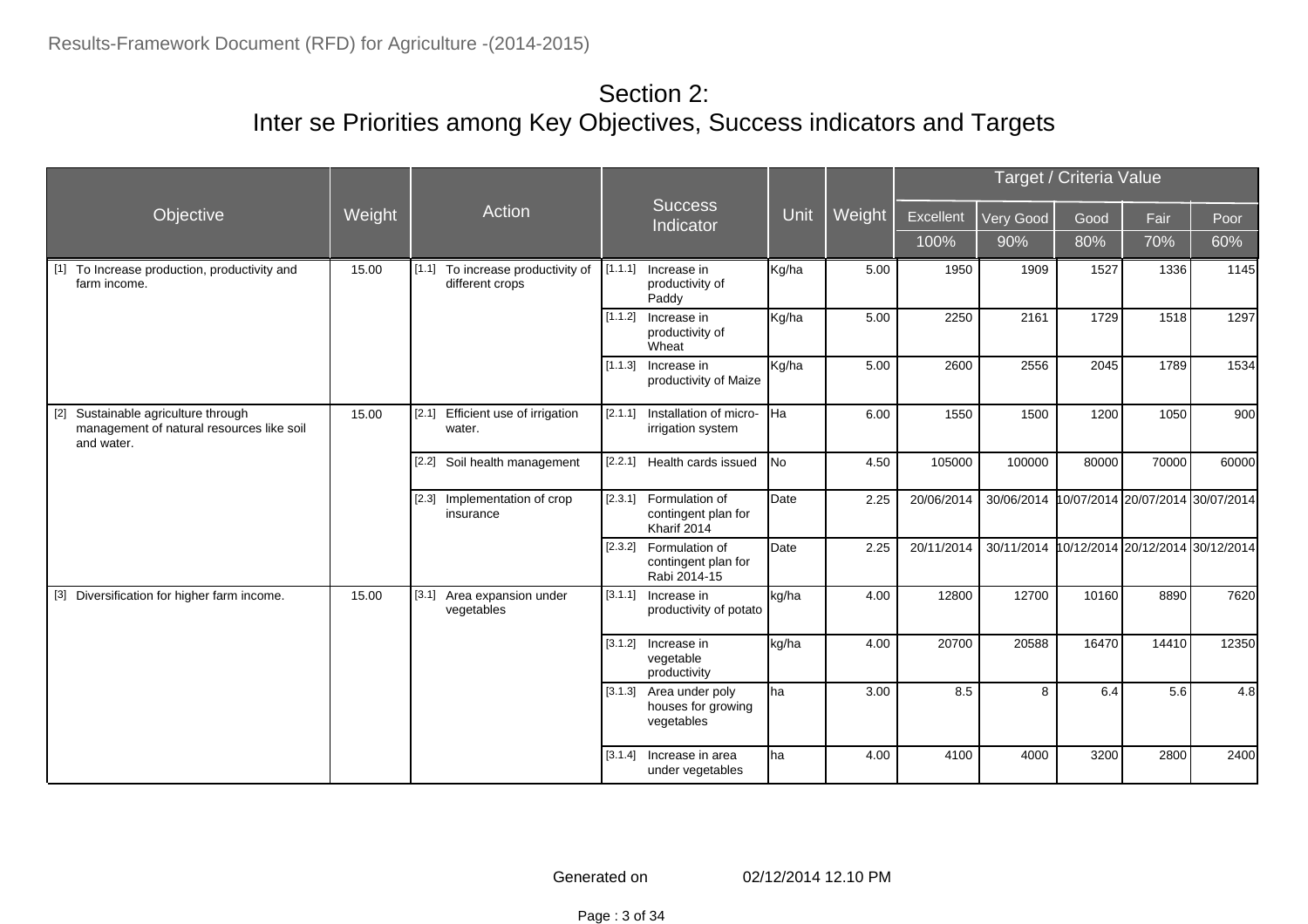#### Section 2: Inter se Priorities among Key Objectives, Success indicators and Targets

|                                                                                                                          |        |                                                |                      |                                                                                                |           |        |            | Target / Criteria Value |       |                                  |       |
|--------------------------------------------------------------------------------------------------------------------------|--------|------------------------------------------------|----------------------|------------------------------------------------------------------------------------------------|-----------|--------|------------|-------------------------|-------|----------------------------------|-------|
| Objective                                                                                                                | Weight | Action                                         | Success<br>Indicator |                                                                                                | Unit      | Weight | Excellent  | Very Good               | Good  | Fair                             | Poor  |
|                                                                                                                          |        |                                                |                      |                                                                                                |           |        | 100%       | 90%                     | 80%   | 70%                              | 60%   |
| [4] Promotion of organic farming                                                                                         | 15.00  | [4.1]<br>Promotion of organic<br>farming       |                      | [4.1.1] Area under certified<br>organic farms                                                  | Iна       | 5.00   | 1020       | 1000                    | 800   | 700                              | 600   |
|                                                                                                                          |        |                                                |                      | [4.1.2] Area under<br>conversion to<br>organic farming                                         | lнa       | 5.00   | 2200       | 2000                    | 1600  | 1400                             | 1200  |
|                                                                                                                          |        |                                                |                      | [4.1.3] Setting up of vermi<br>compost units                                                   | No.       | 5.00   | 11500      | 11000                   | 8800  | 7700                             | 6600  |
| [5] To disseminate latest production technology,<br>efficient agriculture input management and<br>their quality control. | 10.00  | [5.1]<br>Demonstrations and<br>trainings       |                      | [5.1.1] Number of<br>demonstrations/farm<br>ers trained                                        | mandays   | 2.00   | 35500      | 35000                   | 28000 | 24500                            | 21000 |
|                                                                                                                          |        | [5.2]<br>Timely supply of inputs               | [5.2.1]              | Arrangements and<br>timely distribution of<br>seeds                                            | <b>MT</b> | 1.00   | 9950       | 9900                    | 7920  | 6930                             | 5940  |
|                                                                                                                          |        |                                                |                      | [5.2.2] Arrangement and<br>timely distribution of<br>plant protection<br>material              | <b>MT</b> | 1.00   | 140        | 135                     | 108   | 94                               | 80    |
|                                                                                                                          |        |                                                |                      | [5.2.3] Improved seed<br>replacement rate                                                      | $\%$      | 2.00   | 47         | 45                      | 36    | 31                               | 27    |
|                                                                                                                          |        | Timely availability of<br>[5.3]<br>fertilizers |                      | [5.3.1] Assesment of<br>demand of fertiliser<br>and placing indent to<br><b>GOI</b> for Kharif | Date      | 1.00   | 30/01/2015 | 04/02/2015              |       | 15/02/2015 28/02/2015 10/03/2015 |       |
|                                                                                                                          |        |                                                |                      | [5.3.2] Assesment of<br>demand of fertiliser<br>and placing indent to<br><b>GOI</b> for Rabi   | Date      | 1.00   | 30/08/2014 | 10/09/2014              |       | 20/09/2014 30/09/2014 10/10/2014 |       |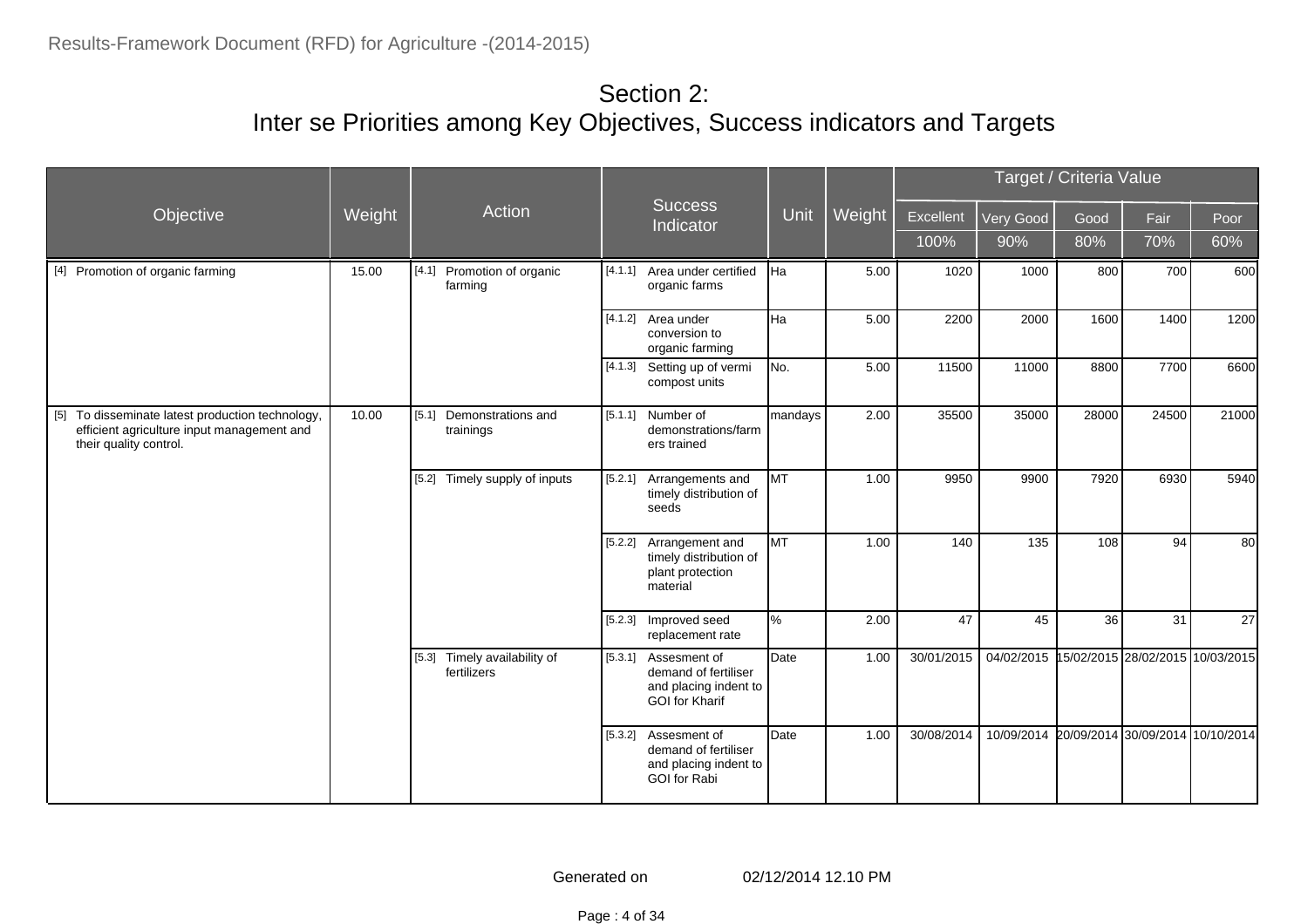#### Section 2: Inter se Priorities among Key Objectives, Success indicators and Targets

|                                         |        |                                                                 |                                                                                                                 |              |        |                         |                                  | Target / Criteria Value |       |       |
|-----------------------------------------|--------|-----------------------------------------------------------------|-----------------------------------------------------------------------------------------------------------------|--------------|--------|-------------------------|----------------------------------|-------------------------|-------|-------|
| Objective                               | Weight | Action                                                          | <b>Success</b><br>Indicator                                                                                     | Unit         | Weight | Excellent               | <b>Very Good</b>                 | Good                    | Fair  | Poor  |
|                                         |        |                                                                 |                                                                                                                 |              |        | 100%                    | 90%                              | 80%                     | 70%   | 60%   |
|                                         |        | [5.4] Quality control of inputs                                 | [5.4.1] Analysis of samples<br>of seeds, pesticides<br>& fertilisers                                            | <b>INo</b>   | 1.00   | 3700                    | 3500                             | 2800                    | 2450  | 2100  |
|                                         |        | [5.5] Seed treatment                                            | [5.5.1] Seed treated                                                                                            | <b>Qtls</b>  | 1.00   | 11000                   | 10000                            | 8000                    | 7000  | 6000  |
| [6] Farm mechanisation                  | 10.00  | [6.1]<br>Popularisation of Improved<br>farm machinery           | [6.1.1]<br>Popularisation of<br>improved small farm<br>implements                                               | No.          | 10.00  | 110000                  | 105000                           | 84000                   | 73500 | 63000 |
| Annual Plan Performace                  | 4.00   | Submission of Quarterly Plan<br><b>Expenditure Report</b>       | No. of Reports Submitted on Numbers<br>time(by 10th of August, 10th<br>November, 10th of Febuary<br>& 10th May) |              | 2.0    | $\overline{\mathbf{A}}$ | 3                                | 2 <sup>1</sup>          |       |       |
|                                         |        | Submission of Monthly Progress<br>Report of Flagship Programmes | No. of Reports Submitted on Numbers<br>time (by 10th of Next<br>Month).                                         |              | 2.0    | 12                      | 11                               | 10                      | 8     |       |
| <b>Twenty Point Programme</b>           | 3.00   | Submission of Monthly Progress<br>Report                        | No. of Reports Submitted on Number<br>time (by 20th of Next<br>Month).                                          |              | 3.0    | 12                      | 11                               | 10                      | 8     |       |
| <b>Budget Assurances</b>                | 3.00   |                                                                 | No. of Reports Submitted on Number<br>time (by 10th of Next<br>Month).                                          |              | 3.0    | 12                      | 11                               | 10 <sup>1</sup>         | 8     |       |
| Efficient Functioning of the RFD System | 10.00  | Timely Submission of Draft<br><b>RFDs</b>                       | On Time Submission                                                                                              | Date         | 4.0    | 30/04/2014              | 10/05/2014 20/05/2014 31/05/2014 |                         |       |       |
|                                         |        | Timely Submission of Final RFD                                  | On Time Submission                                                                                              | Date         | 3.0    | 30/08/2014              | 10/09/2014 20/09/2014 30/09/2014 |                         |       |       |
|                                         |        | Timely Submission of Results                                    | On Time Submission                                                                                              | Date         | 2.0    | 15/04/2015              | 20/04/2015 25/04/2015 30/04/2015 |                         |       |       |
|                                         |        | Finalize a strategic Plan                                       | Finalize the Strategic Plan<br>for next Five Years                                                              | <b>D</b> ate | 1.0    | 30/06/2014              | 31/07/2014 31/08/2014 30/09/2014 |                         |       |       |

\* Mandatory Objective(s)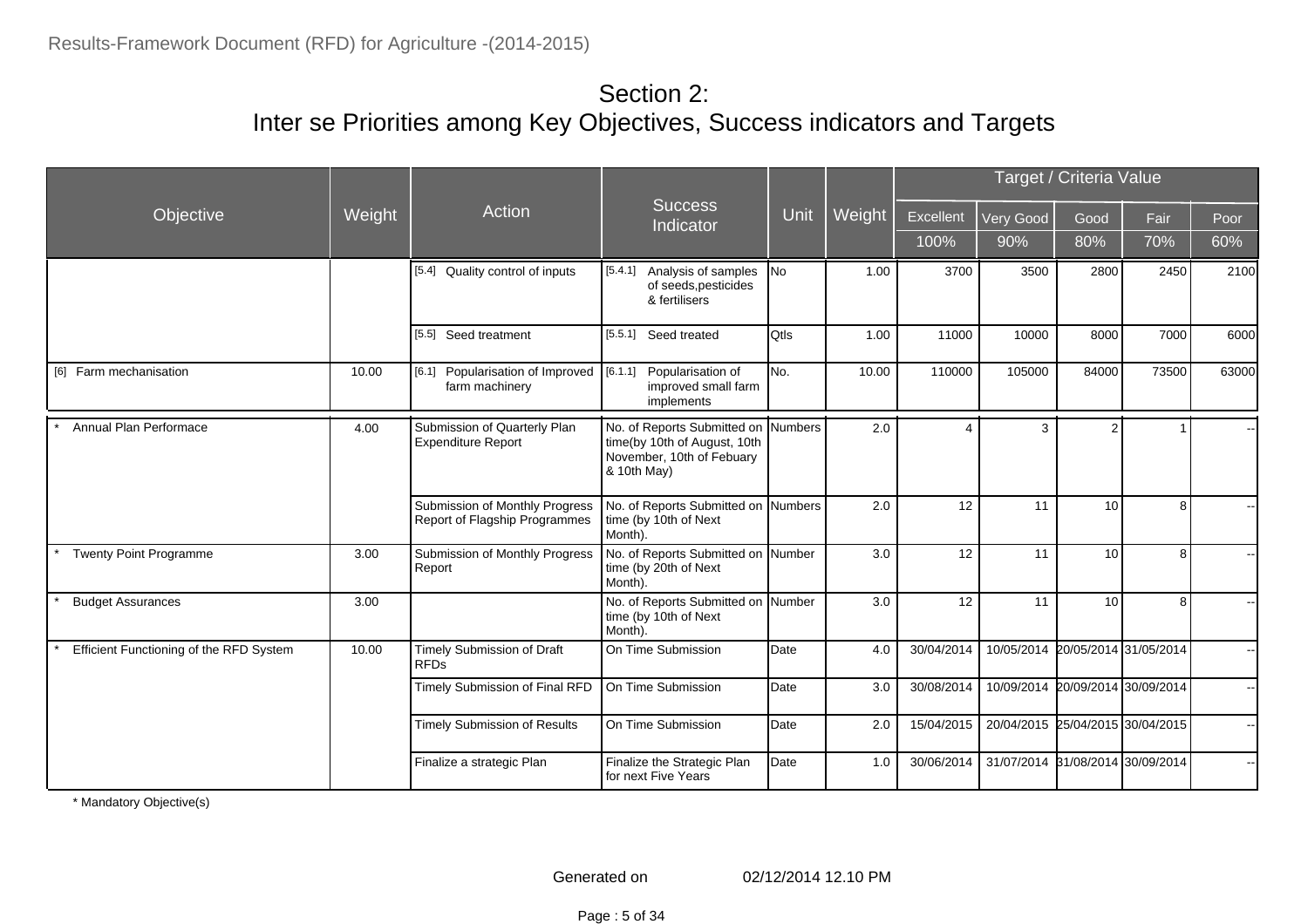#### Section 3: Trend Values of the Success Indicators

| Objective                                                                                           | Action                                               |         | <b>Success Indicator</b>                                     | <b>Unit</b> | <b>Actual Value</b><br>for<br>FY 12/13 | for<br>FY 13/14 | Actual Value Target Value<br>for<br>FY 14/15 | Projected<br>Value for<br>FY 15/16 | Projected<br>Value for<br>FY 16/17 |
|-----------------------------------------------------------------------------------------------------|------------------------------------------------------|---------|--------------------------------------------------------------|-------------|----------------------------------------|-----------------|----------------------------------------------|------------------------------------|------------------------------------|
| To Increase production, productivity<br>$[1]$<br>and farm income.                                   | [1.1] To increase productivity<br>of different crops |         | [1.1.1] Increase in productivity<br>of Paddy                 | Kg/ha       | 1724                                   | 1736            | 1909                                         | 2004                               | 2104                               |
|                                                                                                     |                                                      |         | [1.1.2] Increase in productivity<br>of Wheat                 | Kg/ha       | 1751                                   | 1964            | 2161                                         | 2269                               | 2382                               |
|                                                                                                     |                                                      |         | [1.1.3] Increase in productivity<br>of Maize                 | Kg/ha       | 2475                                   | 2324            | 2556                                         | 2683                               | 2817                               |
| $[2]$<br>Sustainable agriculture through<br>management of natural resources like<br>soil and water. | [2.1] Efficient use of irrigation<br>water.          |         | [2.1.1] Installation of micro-<br>irrigation system          | Ha          | 3290                                   | 4647            | 1500                                         | $\overline{\phantom{a}}$           | $\mathbf{e} = \mathbf{e}$          |
|                                                                                                     | [2.2] Soil health management                         |         | [2.2.1] Health cards issued                                  | No          | 122114                                 | 127500          | 100000                                       | 100000                             | 100000                             |
|                                                                                                     | [2.3] Implementation of crop<br>insurance            |         | [2.3.1] Formulation of<br>contingent plan for<br>Kharif 2014 | Date        | 11/07/2012                             | 18/06/2013      | 30/06/2014                                   | 30/06/2015                         | 30/06/2016                         |
|                                                                                                     |                                                      | [2.3.2] | Formulation of<br>contingent plan for<br>Rabi 2014-15        | Date        | 08/11/2012                             | 03/12/2013      | 30/11/2014                                   | 30/11/2015                         | 30/11/2016                         |
| Diversification for higher farm income.<br>$[3]$                                                    | [3.1] Area expansion under<br>vegetables             |         | [3.1.1] Increase in productivity<br>of potato                | kg/ha       | 12920                                  | 10650           | 12700                                        | 12800                              | 12900                              |
|                                                                                                     |                                                      |         | [3.1.2] Increase in vegetable<br>productivity                | kg/ha       | 20300                                  | 20360           | 20588                                        | 21159                              | 21429                              |
|                                                                                                     |                                                      |         | [3.1.3] Area under poly<br>houses for growing<br>vegetables  | ha          | 35                                     | $\mathbf 0$     | 8                                            | $\sim$                             | $\sim$                             |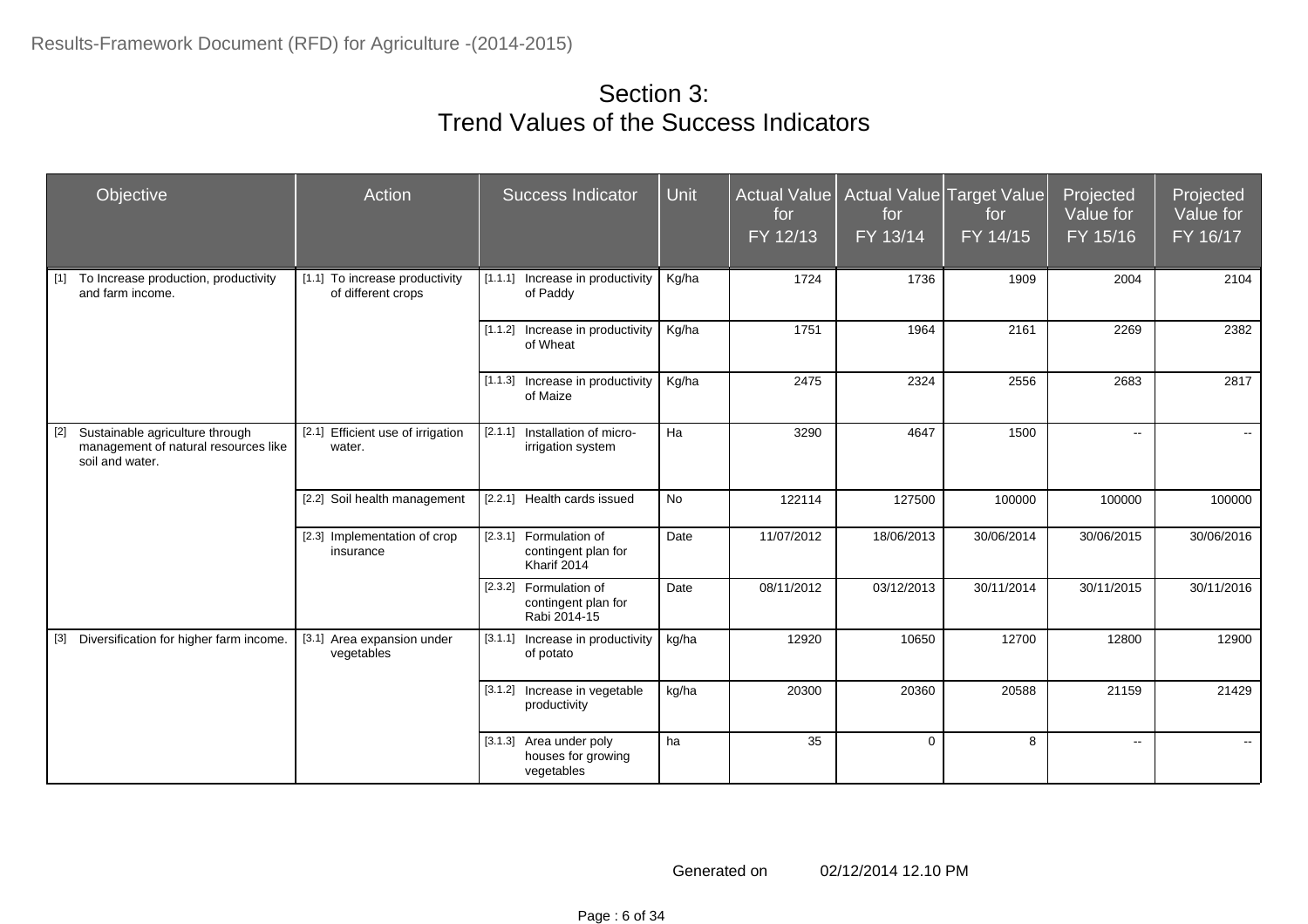#### Section 3: Trend Values of the Success Indicators

| Objective                                                                                                                     | Action                                      | <b>Success Indicator</b>                                                             | Unit      | Actual Value<br>for<br>FY 12/13 | for<br>FY 13/14 | Actual Value Target Value<br>for<br>FY 14/15 | Projected<br>Value for<br>FY 15/16 | Projected<br>Value for<br>FY 16/17 |
|-------------------------------------------------------------------------------------------------------------------------------|---------------------------------------------|--------------------------------------------------------------------------------------|-----------|---------------------------------|-----------------|----------------------------------------------|------------------------------------|------------------------------------|
|                                                                                                                               |                                             | [3.1.4]<br>Increase in area under<br>vegetables                                      | ha        | $\sim$                          | 3000            | 4000                                         | 4500                               | 5000                               |
| [4] Promotion of organic farming                                                                                              | [4.1] Promotion of organic<br>farming       | [4.1.1] Area under certified<br>organic farms                                        | Ha        | 1000                            | 977             | 1000                                         | 1000                               | 1000                               |
|                                                                                                                               |                                             | [4.1.2] Area under conversion<br>to organic farming                                  | Ha        | 2000                            | 2741            | 1530                                         | 2000                               | 2000                               |
|                                                                                                                               |                                             | [4.1.3]<br>Setting up of vermi<br>compost units                                      | No.       | 29964                           | 11999           | 11000                                        | 11000                              | 11000                              |
| To disseminate latest production<br>$[5]$<br>technology, efficient agriculture input<br>management and their quality control. | [5.1] Demonstrations and<br>trainings       | [5.1.1] Number of<br>demonstrations/farmer<br>s trained                              | mandays   | 81000                           | 32235           | 35000                                        | 35000                              | 35000                              |
|                                                                                                                               | [5.2] Timely supply of inputs               | [5.2.1] Arrangements and<br>timely distribution of<br>seeds                          | <b>MT</b> | 10544                           | 9806            | 9900                                         | 9950                               | 10000                              |
|                                                                                                                               |                                             | [5.2.2] Arrangement and<br>timely distribution of<br>plant protection<br>material    | <b>MT</b> | 145.56                          | 210             | 135                                          | 135                                | 140                                |
|                                                                                                                               |                                             | [5.2.3] Improved seed<br>replacement rate                                            | $\%$      | 43                              | 46              | 45                                           | 45                                 | 45                                 |
|                                                                                                                               | [5.3] Timely availability of<br>fertilizers | [5.3.1] Assesment of demand<br>of fertiliser and placing<br>indent to GOI for Kharif | Date      | 05/02/2013                      | 28/01/2014      | 04/02/2015                                   | 04/02/2016                         | 04/02/2017                         |
|                                                                                                                               |                                             | [5.3.2] Assesment of demand<br>of fertiliser and placing<br>indent to GOI for Rabi   | Date      | 10/09/2013                      | 29/08/2013      | 10/09/2014                                   | 10/09/2015                         | 10/09/2016                         |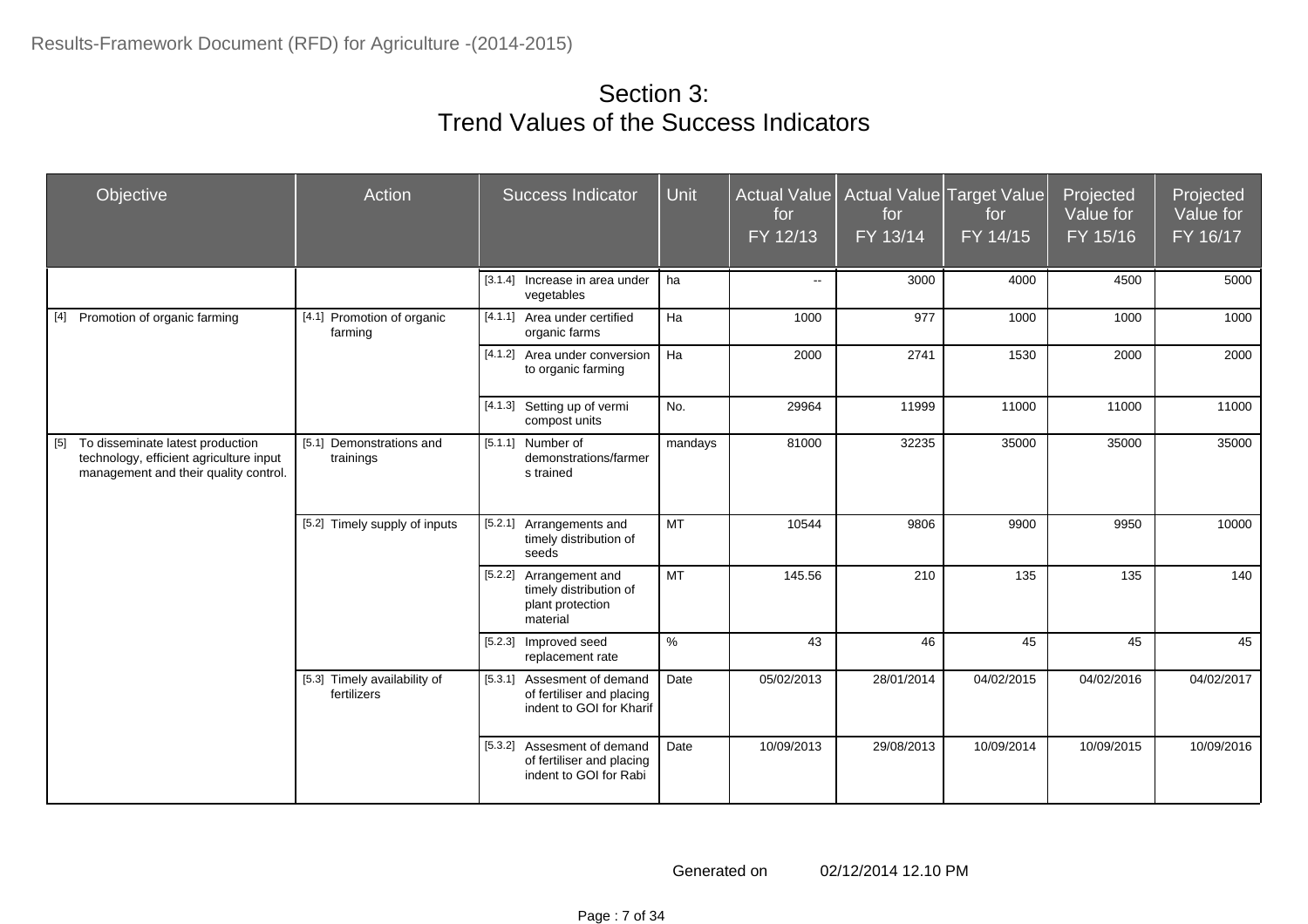#### Section 3: Trend Values of the Success Indicators

| Objective                                  | Action                                                             | <b>Success Indicator</b>                                                                                | <b>Unit</b>    | <b>Actual Value</b><br>for<br>FY 12/13 | for<br>FY 13/14                               | <b>Actual Value Target Value</b><br>for<br>FY 14/15 | Projected<br>Value for<br>$FY$ 15/16 | Projected<br>Value for<br>FY 16/17 |
|--------------------------------------------|--------------------------------------------------------------------|---------------------------------------------------------------------------------------------------------|----------------|----------------------------------------|-----------------------------------------------|-----------------------------------------------------|--------------------------------------|------------------------------------|
|                                            | [5.4] Quality control of inputs                                    | Analysis of samples of<br>[5.4.1]<br>seeds, pesticides &<br>fertilisers                                 | <b>No</b>      | 4134                                   | 4332                                          | 3500                                                | 3500                                 | 3500                               |
|                                            | [5.5] Seed treatment                                               | [5.5.1] Seed treated                                                                                    | <b>Qtls</b>    | 386117                                 | 98560                                         | 10000                                               | $\sim$                               | $\sim$                             |
| [6] Farm mechanisation                     | [6.1] Popularisation of<br>Improved farm machinery                 | [6.1.1] Popularisation of<br>improved small farm<br>implements                                          | No.            | 115288                                 | 120500                                        | 105000                                              | 110000                               | 115000                             |
| Annual Plan Performace                     | Submission of Quarterly Plan<br><b>Expenditure Report</b>          | No. of Reports Submitted on<br>time(by 10th of August, 10th<br>November, 10th of Febuary &<br>10th May) | <b>Numbers</b> | $\overline{a}$                         | Ξ.                                            | 3                                                   | $\sim$                               |                                    |
|                                            | Submission of Monthly<br>Progress Report of Flagship<br>Programmes | No. of Reports Submitted on<br>time (by 10th of Next Month).                                            | <b>Numbers</b> | $\overline{a}$                         | $\mathbf{L}$                                  | 11                                                  | $\overline{a}$                       |                                    |
| <b>Twenty Point Programme</b>              | Submission of Monthly<br>Progress Report                           | No. of Reports Submitted on<br>time (by 20th of Next Month).                                            | Number         | $\sim$                                 | $\overline{\phantom{a}}$                      | 11                                                  | $\sim$                               | $\sim$                             |
| <b>Budget Assurances</b>                   |                                                                    | No. of Reports Submitted on<br>time (by 10th of Next Month).                                            | Number         | $\sim$                                 | $\mathord{\hspace{1pt}\text{--}\hspace{1pt}}$ | 11                                                  | $\sim$                               | $\mathbf{e} = \mathbf{e}$          |
| Efficient Functioning of the RFD<br>System | Timely Submission of Draft<br><b>RFDs</b>                          | On Time Submission                                                                                      | Date           | $\sim$                                 | $\sim$                                        | 10/05/2014                                          | $\mathbf{u}$                         | $\sim$                             |
|                                            | Timely Submission of Final<br><b>RFD</b>                           | On Time Submission                                                                                      | Date           | $\sim$                                 | $\mathord{\hspace{1pt}\text{--}\hspace{1pt}}$ | 10/09/2014                                          | $\overline{\phantom{a}}$             | $\sim$                             |
|                                            | <b>Timely Submission of Results</b>                                | On Time Submission                                                                                      | Date           | $\overline{a}$                         | $\mathbf{L}$                                  | 20/04/2015                                          | $\overline{a}$                       | $\mathbf{u}$                       |
|                                            | Finalize a strategic Plan                                          | Finalize the Strategic Plan for<br>next Five Years                                                      | Date           | $\mathbf{H}$                           | $\sim$                                        | 31/07/2014                                          | $\sim$                               | $\sim$                             |

\* Mandatory Objective(s)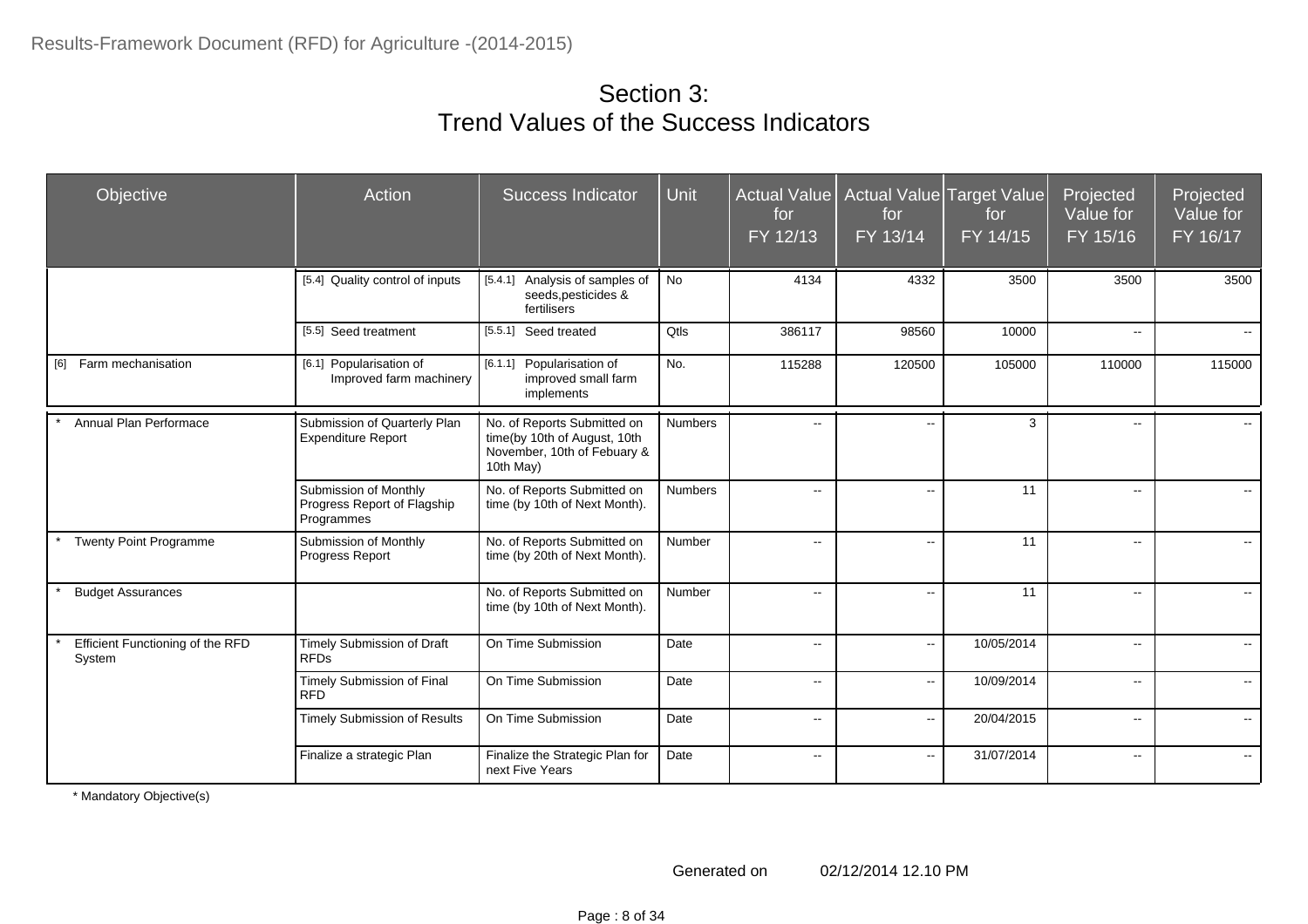## Section 4: Acronym

| SI.No           | Acronym       | Description                                                          |
|-----------------|---------------|----------------------------------------------------------------------|
| $\overline{1}$  | ATMA          | Agriculture Technology Management Agency                             |
| $\overline{2}$  | GOI           | Government of India                                                  |
| $\mathbf 3$     | <b>HIMFED</b> | Himachal Pradesh State Cooperative Marketing and Consumer Federation |
| $\overline{4}$  | <b>IFFCO</b>  | Indian Farmer Fertiliser Cooperative Organisation                    |
| $5\phantom{.0}$ | IPL           | Indian Potash Limited                                                |
| $\,6\,$         | MoA           | Ministry of Agriculture                                              |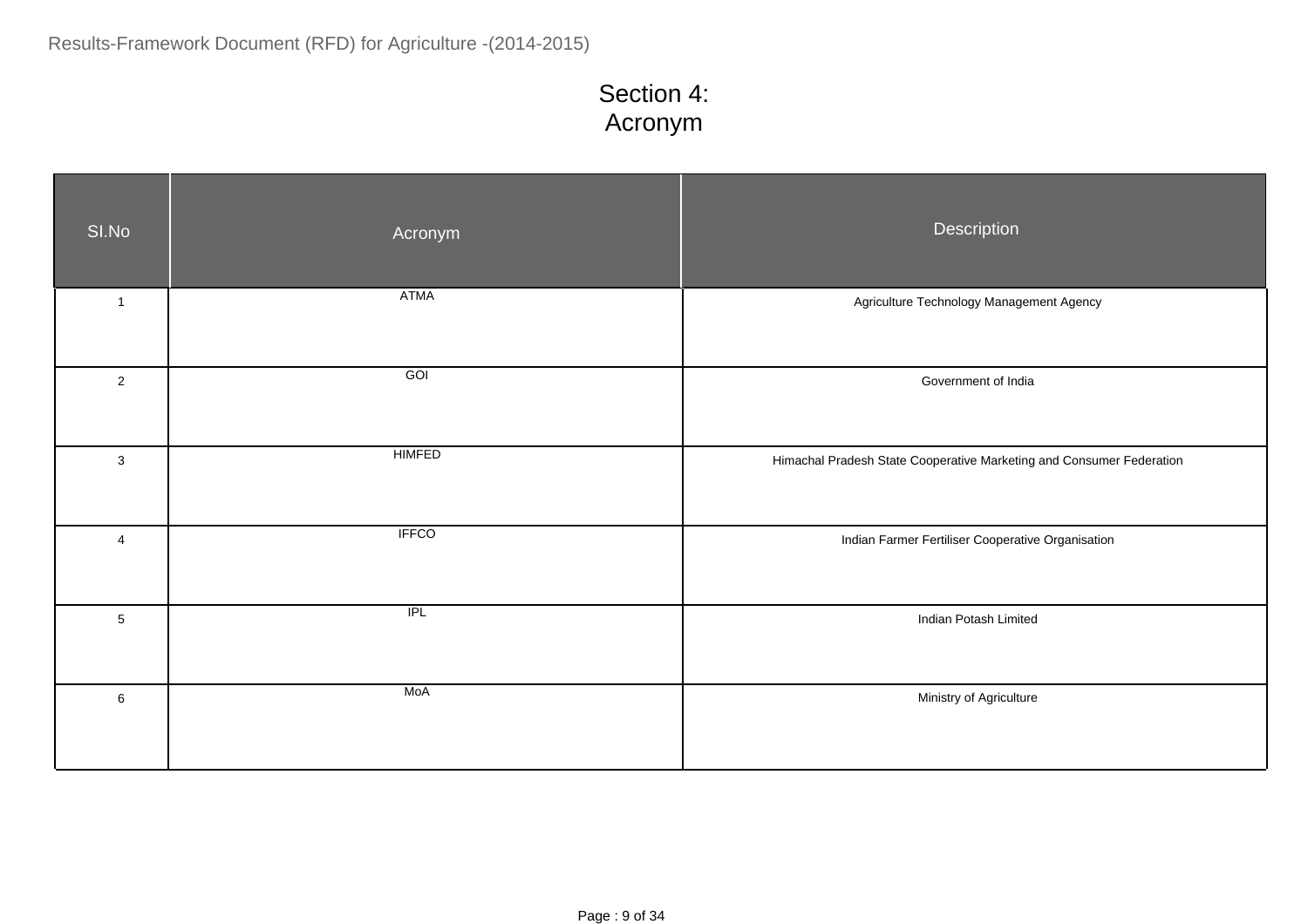## Section 4: Acronym

| SI.No          | Acronym    | <b>Description</b>                  |
|----------------|------------|-------------------------------------|
| $\overline{ }$ | <b>NFL</b> | <b>National Fertilisers LImited</b> |
| 8              | RKVY       | Rashtriya Krishi Vikas Yojna        |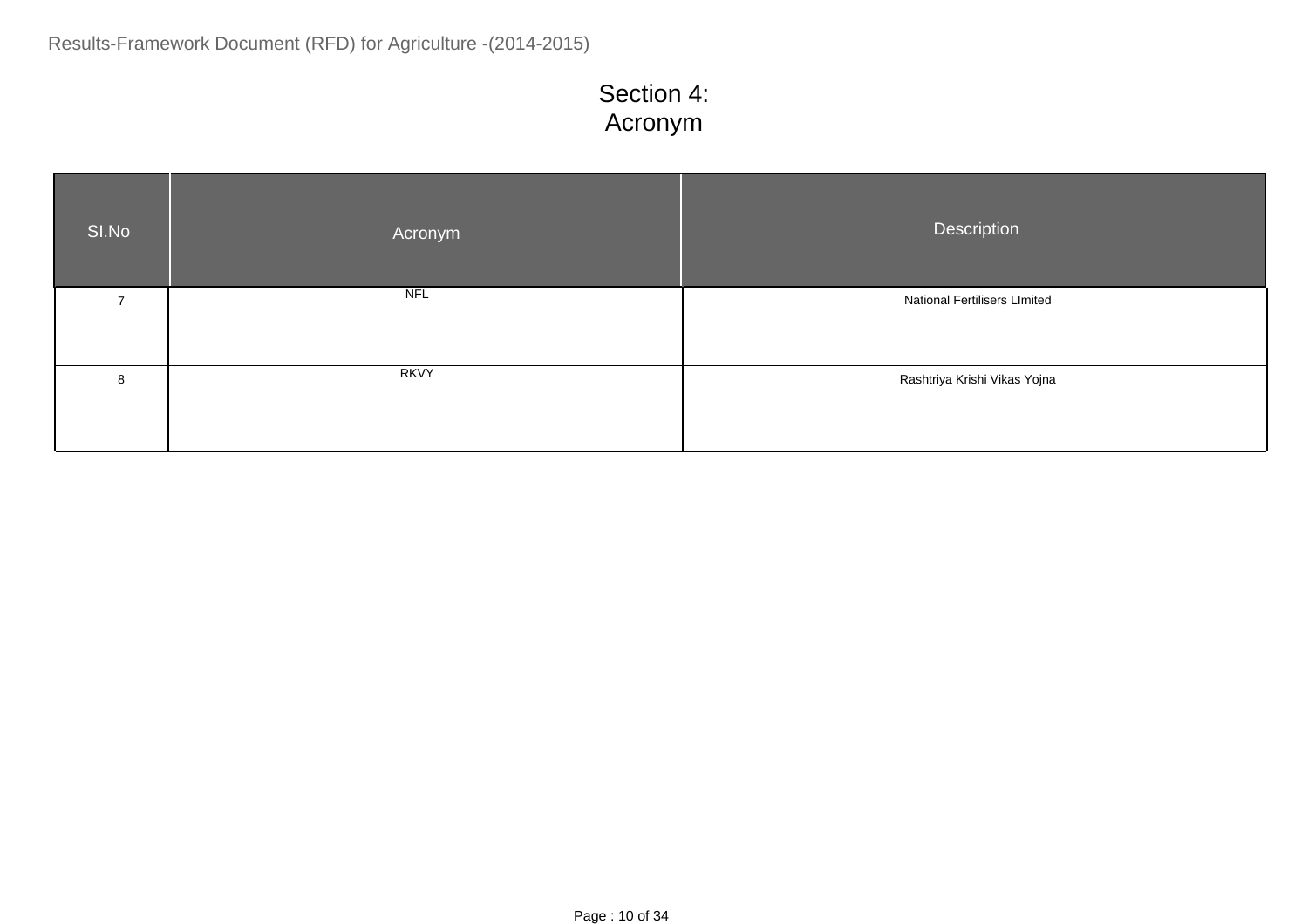| SI.No          | Success indicator                         | <b>Description</b>                                                                                               | <b>Definition</b>                                                                                                                                 | Measurement                          | <b>General Comments</b>                                                                                                                                                                                                                                                            |
|----------------|-------------------------------------------|------------------------------------------------------------------------------------------------------------------|---------------------------------------------------------------------------------------------------------------------------------------------------|--------------------------------------|------------------------------------------------------------------------------------------------------------------------------------------------------------------------------------------------------------------------------------------------------------------------------------|
|                | [1.1.1] Increase in productivity of Paddy | As area is a limiting factor, increase in<br>productivity is the only viable option<br>for sustaining production | Productivity shall be recorded<br>on the basis of crop cutting<br>experiments conducted by<br>department of agriculture and<br>revenue department | Productivity is measured in<br>kg/ha | Achievement of targets will<br>depend on favourable climatic<br>conditions and timely availability<br>of inputs. Further final figures of<br>productivity will not be available<br>by April-May and tentative<br>available figures will be reported<br>which are subject to change |
| $\overline{2}$ | [1.1.2] Increase in productivity of Wheat | As area is a limiting factor, increase in<br>productivity is the only viable option<br>for sustaining production | Productivity shall be recorded<br>on the basis of crop cutting<br>experiments conducted by<br>department of agriculture and<br>revenue department | Productivity is measured in<br>kg/ha | Achievement of targets will<br>depend on favourable climatic<br>conditions and timely availability<br>of inputs. Further final figures of<br>productivity will not be available<br>by April-May and tentative<br>available figures will be reported<br>which are subject to change |
| 3              | [1.1.3] Increase in productivity of Maize | As area is a limiting factor, increase in<br>productivity is the only viable option<br>for sustaining production | Productivity shall be recorded<br>on the basis of crop cutting<br>experiments conducted by                                                        | Productivity is measured in<br>kg/ha | Achievement of targets will<br>depend on favourable climatic<br>conditions and timely availability<br>of inputs. Further final figures of                                                                                                                                          |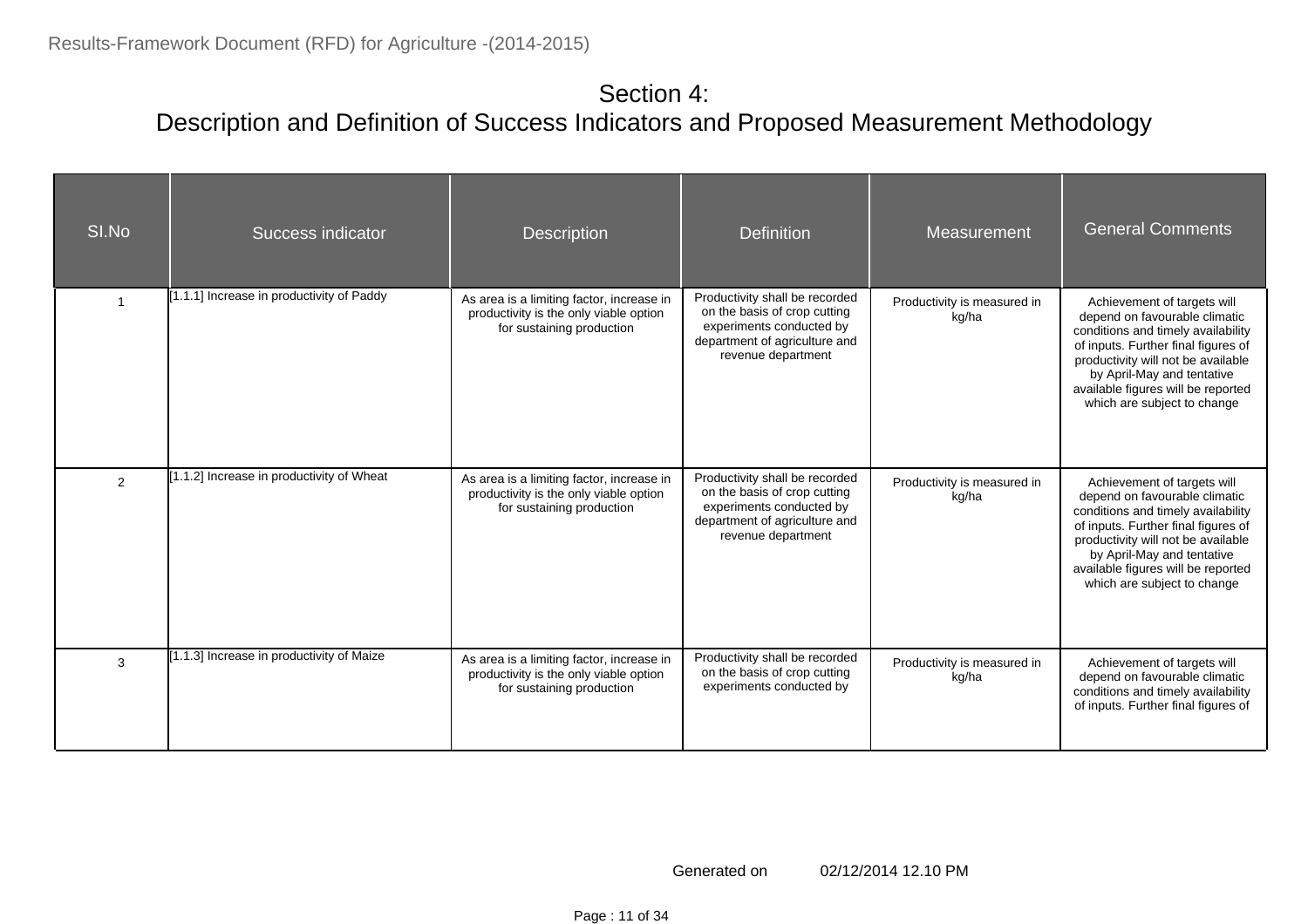| SI.No | Success indicator                          | <b>Description</b>                                                                                               | <b>Definition</b>                                                                                                                                 | Measurement                          | <b>General Comments</b>                                                                                                                                                                                                                                                            |
|-------|--------------------------------------------|------------------------------------------------------------------------------------------------------------------|---------------------------------------------------------------------------------------------------------------------------------------------------|--------------------------------------|------------------------------------------------------------------------------------------------------------------------------------------------------------------------------------------------------------------------------------------------------------------------------------|
| 3     | [1.1.3] Increase in productivity of Maize  | As area is a limiting factor, increase in<br>productivity is the only viable option<br>for sustaining production | department of agriculture and<br>revenue department                                                                                               | Productivity is measured in<br>kg/ha | productivity will not be available<br>by April-May and tentative<br>available figures will be reported<br>which are subject to change                                                                                                                                              |
|       | [3.1.1] Increase in productivity of potato | As area is a limiting factor, increase in<br>productivity is the only viable option<br>for sustaining production | Productivity shall be recorded<br>on the basis of crop cutting<br>experiments conducted by<br>department of agriculture and<br>revenue department | Productivity is measured in<br>kg/ha | Achievement of targets will<br>depend on favourable climatic<br>conditions and timely availability<br>of inputs. Further final figures of<br>productivity will not be available<br>by April-May and tentative<br>available figures will be reported<br>which are subject to change |
| 5     | [3.1.2] Increase in vegetable productivity | As area is a limiting factor, increase in<br>productivity is the only viable option<br>for sustaining production | Productivity shall be recorded<br>on the basis of crop cutting<br>experiments conducted by<br>department of agriculture and<br>revenue department | Productivity is measured in<br>kg/ha | Achievement of targets will<br>depend on favourable climatic<br>conditions and timely availability<br>of inputs. Further final figures of<br>productivity will not be available<br>by April-May and tentative<br>available figures will be reported<br>which are subject to change |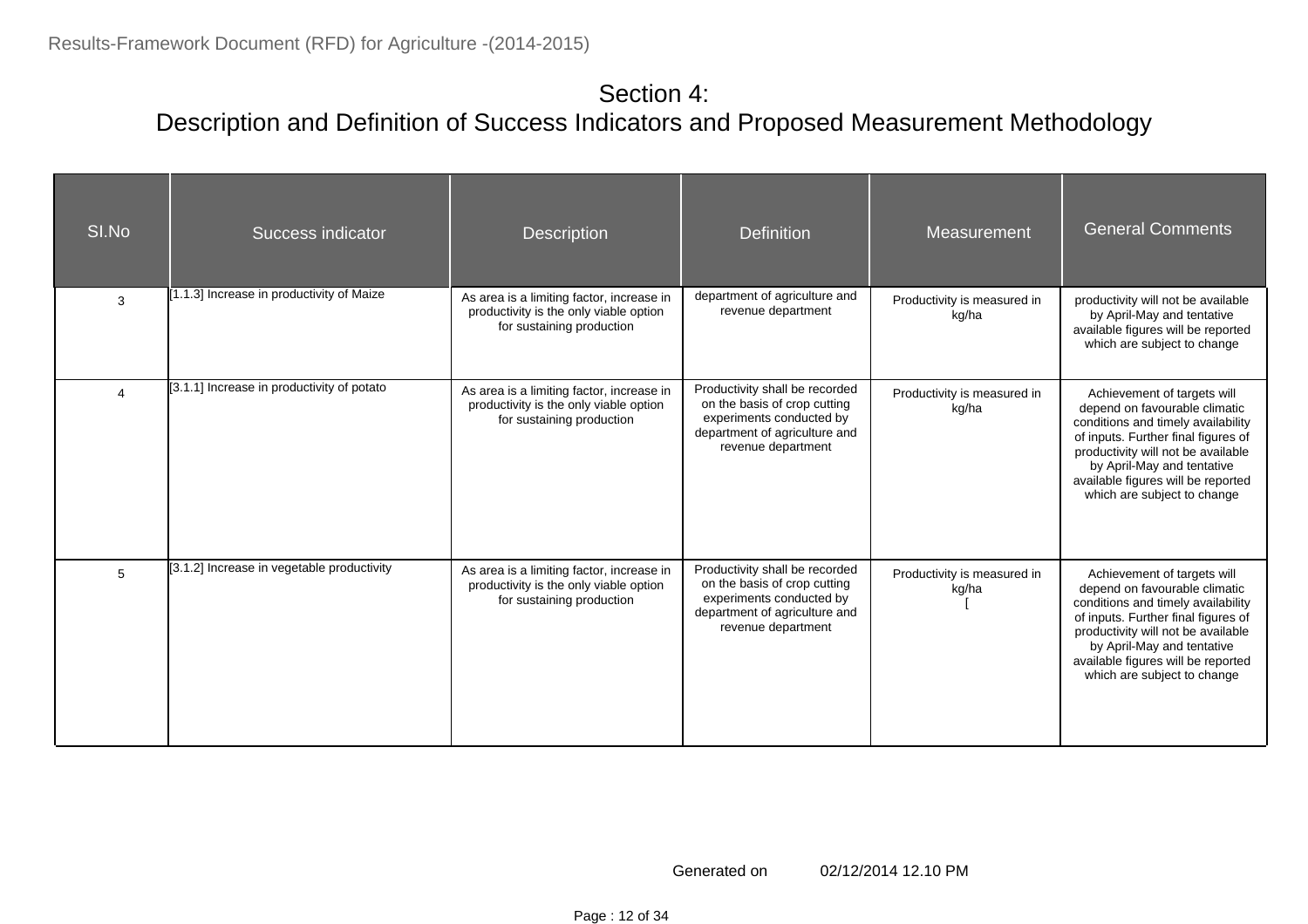| SI.No | Success indicator                                        | <b>Description</b>                                                                                | <b>Definition</b>                                                                                                                                                                                                                              | <b>Measurement</b>                                                                                                                                                 | <b>General Comments</b>                                                                                        |
|-------|----------------------------------------------------------|---------------------------------------------------------------------------------------------------|------------------------------------------------------------------------------------------------------------------------------------------------------------------------------------------------------------------------------------------------|--------------------------------------------------------------------------------------------------------------------------------------------------------------------|----------------------------------------------------------------------------------------------------------------|
| 6     | [3.1.3] Area under poly houses for growing<br>vegetables | For year around high value crop<br>production, department shall promote<br>protected cultivation. | To protect high value crops<br>from vagaries of nature, UV<br>stabilised sheet cladded<br>permanent structures are<br>constructed. Crops are grown<br>under controlled conditions in<br>these structures and per unit<br>production is higher. | Area covered under these<br>structures during the year will<br>be reported.                                                                                        | Achievement of targets will<br>depend on release of funds and<br>timely AA/FS                                  |
|       | [4.1.1] Area under certified organic farms               | Organic farming is a need of the hour<br>and is sustainable system of farming                     | For sustainable farming<br>system, organic farming is<br>the best option leading to<br>judicious use of natural<br>resources and is ecofriendly                                                                                                | Area covered under certified<br>forganic farming during the<br>year will be<br>recorded as per scope<br>certificates issued by<br>certification body               | Achievement will depend upon<br>availability of funds and timely<br>issue of AA/FS from concerned<br>authority |
| 8     | [4.1.2] Area under conversion to organic farming         | Organic farming is a need of the hour<br>and is sustainable system of farming                     | Organic farming is a need of<br>the hour<br>and is sustainable system of<br>farming                                                                                                                                                            | Area covered under<br>conversion to certified forganic<br>farming during the year will be<br>recorded as per<br>scope certificates issued by<br>certification body | Achievement will depend upon<br>availability of funds and timely<br>issue of AA/FS from concerned<br>authority |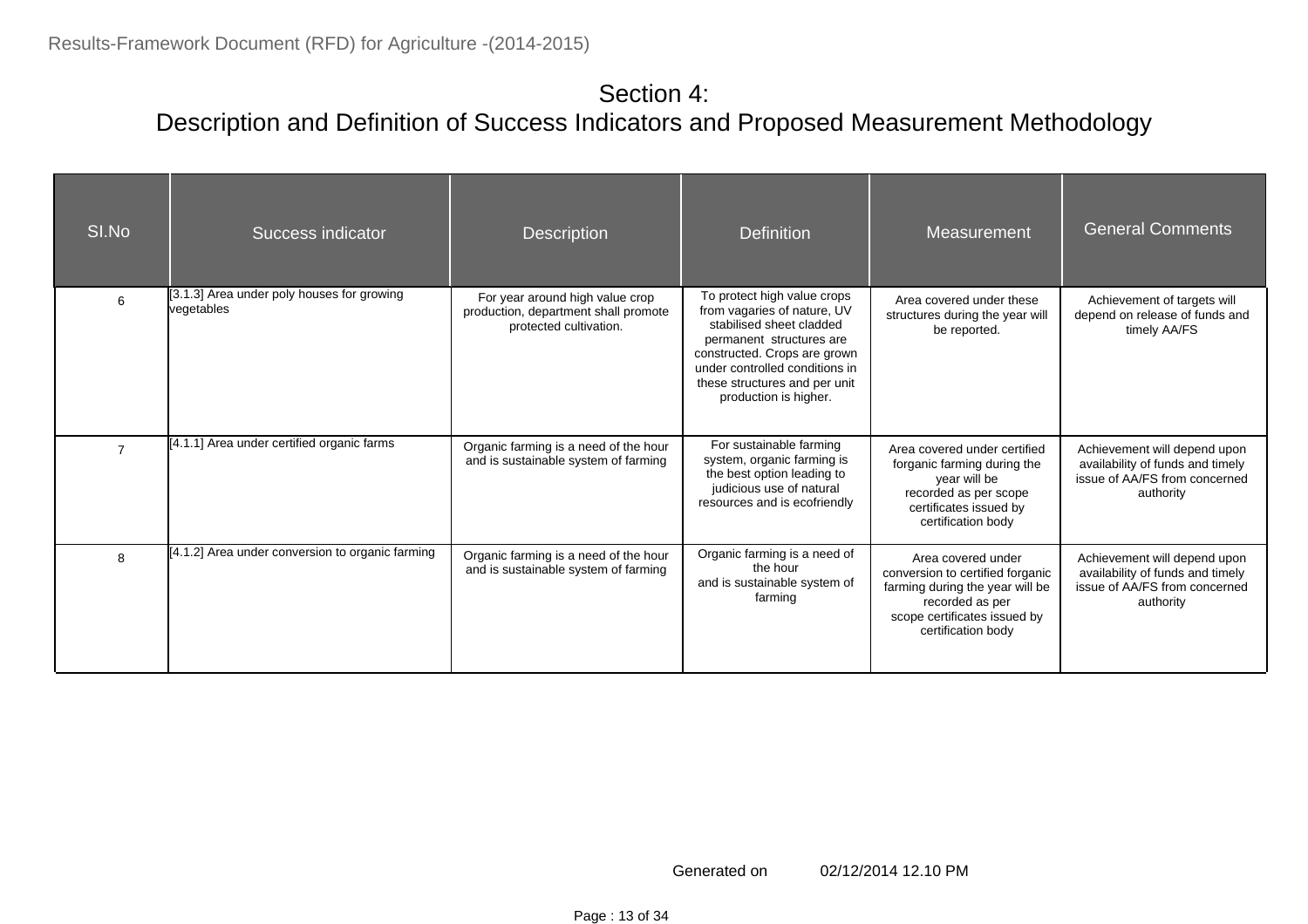| SI.No | Success indicator                                               | <b>Description</b>                                                                                                                                                                                     | <b>Definition</b>                                                                                                                                                       | Measurement                                                                                           | <b>General Comments</b>                                                                                                                                                                                                                                                   |
|-------|-----------------------------------------------------------------|--------------------------------------------------------------------------------------------------------------------------------------------------------------------------------------------------------|-------------------------------------------------------------------------------------------------------------------------------------------------------------------------|-------------------------------------------------------------------------------------------------------|---------------------------------------------------------------------------------------------------------------------------------------------------------------------------------------------------------------------------------------------------------------------------|
| 9     | [4.1.3] Setting up of vermi compost units                       | To promote organic farming, on farm<br>organic input production has also to<br>be promoted and fro soil fertility<br>management, vermi composting is<br>important                                      | Farmers will be motivated to<br>construct vermi compost<br>units for soil fertility<br>management and<br>management of microflora.                                      | Number of units contructed by<br>farmers during the year shall<br>be recorded                         | Achievements of targets will<br>depend upon availability of funds<br>and timely AA/FS                                                                                                                                                                                     |
| 10    | [5.1.1] Number of demonstrations/farmers trained                | Demonstrations and training are<br>important tools for transfer of<br>technology, Demonstration s will be<br>laid in farmer's field on improved<br>practices and trainings shall also be<br>organised. | Trainings shalll be organised<br>on the basis of gaps in<br>technology as well as new<br>technology. Similarly<br>demonstrations will be laid on<br>improved technology | Number of farmers covered<br>under demonstrations and<br>trainings will be recorded                   | Achievements of targets will<br>depend upon availability of funds<br>and timely AA/FS                                                                                                                                                                                     |
| 11    | [5.2.1] Arrangements and timely distribution of<br><b>seeds</b> | Timely availibility of seeds is<br>important for success of agriculture<br>production programme                                                                                                        | Seeds of improved crop<br>varieties will be made<br>available to farmers timely                                                                                         | Quantity of improved seeds of<br>crop varieties made available<br>shall be<br>recorded as achievement | Timely allocation of seeds from<br>MoA, availability of funds, AAand<br>FS sanctions, availability of<br>adequate man power will<br>determine success of the<br>programme. Similarly congenial<br>weather conditions will determine<br>demand and consumption of<br>seeds |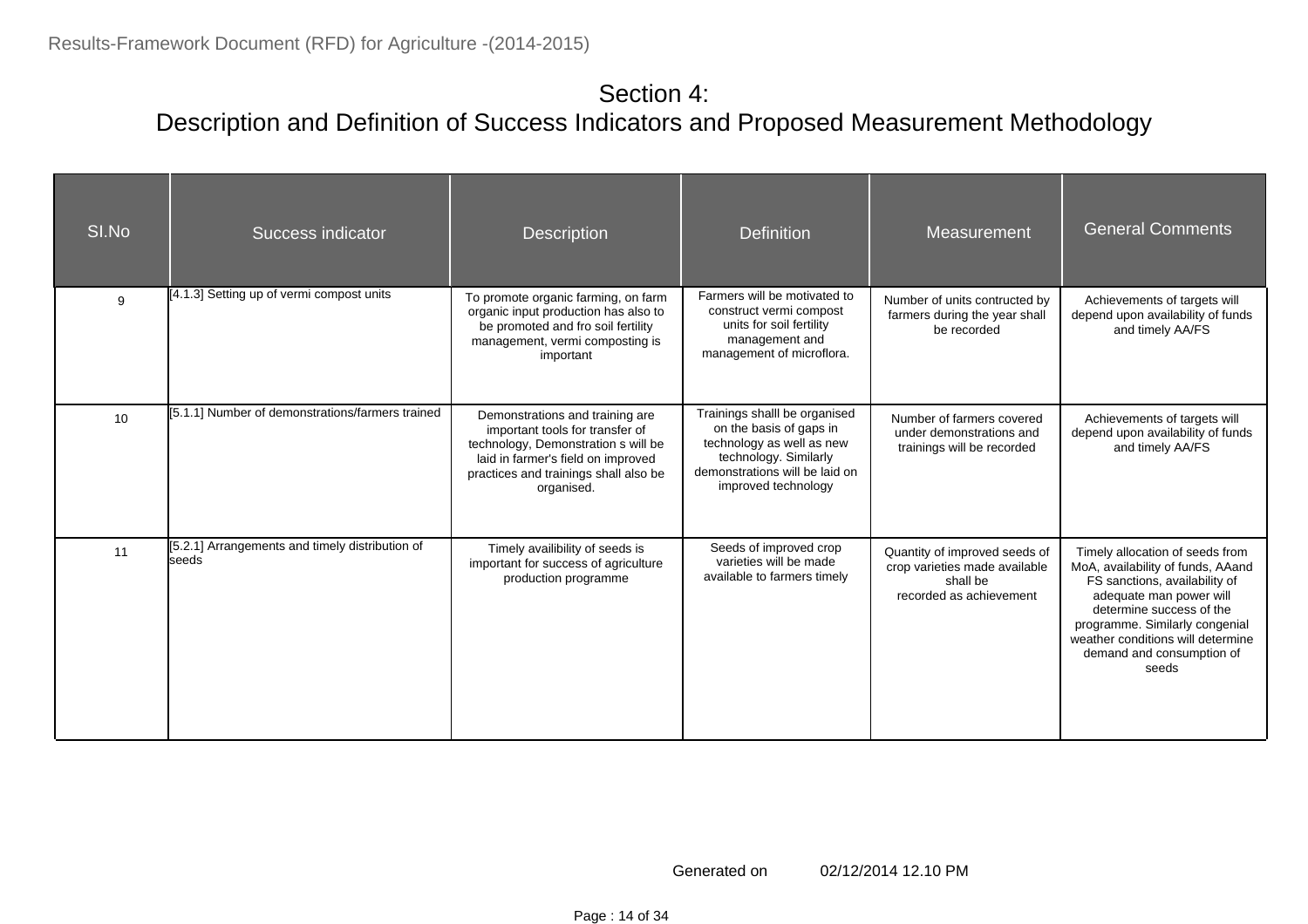| SI.No | <b>Success indicator</b>                                                           | <b>Description</b>                                                                                                                                                                                 | <b>Definition</b>                                                                                                                                                                        | Measurement                                                                                         | <b>General Comments</b>                                                                                                                                                             |
|-------|------------------------------------------------------------------------------------|----------------------------------------------------------------------------------------------------------------------------------------------------------------------------------------------------|------------------------------------------------------------------------------------------------------------------------------------------------------------------------------------------|-----------------------------------------------------------------------------------------------------|-------------------------------------------------------------------------------------------------------------------------------------------------------------------------------------|
| 12    | [5.2.2] Arrangement and timely distribution of plant<br><b>protection</b> material | Arrangement and timely supply of<br>plant protection material is important<br>for success of Agriculture production<br>programme                                                                   | Insect-pest and disease<br>control is important to save<br>the crop and good<br>production. Thus timely<br>availability and distribution is<br>important                                 | Quantity of Plant protection<br>material supplied to farmers<br>shall be recorded as<br>achievement | Achievements of targets will<br>depend upon availability of funds<br>and timely AA/FS                                                                                               |
| 13    | [5.2.3] Improved seed replacement rate                                             | Life of seeds being used by farmers is<br>important for good crop. Seeds are to<br>be replaced after 4-5 years. Thus<br>seed replacement rate determines the<br>life of seed being used by farmers | Seed replacement Rate is<br>quantity of seeds being<br>replaced every year                                                                                                               | It is determined as percentage<br>of seed replaced against total<br>requirement                     | Achievements of targets will<br>depend upon availability of funds<br>and timely AA/FS                                                                                               |
| 14    | [5.3.1] Assesment of demand of fertiliser and<br>placing indent to GOI for Kharif  | Timely availibility of fertilisers is<br>important for success of agriculture<br>production programme                                                                                              | Different fertilisers are<br>required at different crop time<br>and their timely availability in<br>sufficient quantity is crucial<br>for success of agriculture<br>production programme | Time limit of assessment and<br>placement of indent to Ministry<br>of Fertilisers will be recorded  | Timely allocation by ministry,<br>supply by suppliers like IFFCO,<br>NFL, IPL etc, transportation by<br>railways is important for success<br>of agriculture production<br>programme |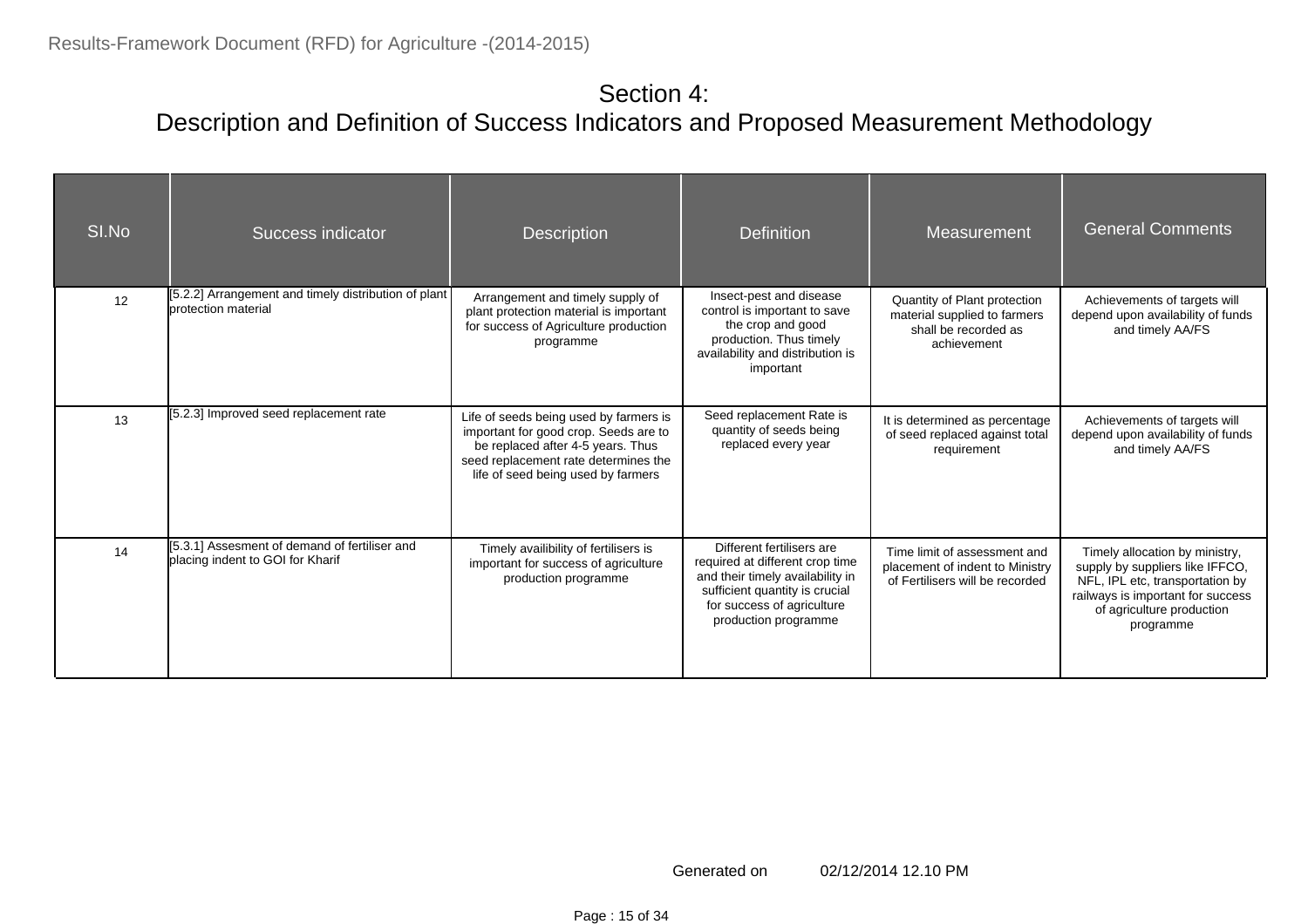| SI.No | <b>Success indicator</b>                                                        | <b>Description</b>                                                                                    | <b>Definition</b>                                                                                                                                                                        | Measurement                                                                                        | <b>General Comments</b>                                                                                                                                                             |
|-------|---------------------------------------------------------------------------------|-------------------------------------------------------------------------------------------------------|------------------------------------------------------------------------------------------------------------------------------------------------------------------------------------------|----------------------------------------------------------------------------------------------------|-------------------------------------------------------------------------------------------------------------------------------------------------------------------------------------|
| 15    | [5.3.2] Assesment of demand of fertiliser and<br>placing indent to GOI for Rabi | Timely availibility of fertilisers is<br>important for success of agriculture<br>production programme | Different fertilisers are<br>required at different crop time<br>and their timely availability in<br>sufficient quantity is crucial<br>for success of agriculture<br>production programme | Time limit of assessment and<br>placement of indent to Ministry<br>of Fertilisers will be recorded | Timely allocation by ministry,<br>supply by suppliers like IFFCO,<br>NFL, IPL etc, transportation by<br>railways is important for success<br>of agriculture production<br>programme |
| 16    | [5.4.1] Analysis of samples of seeds, pesticides &<br>fertilisers               | Quality of inputs being supplied by<br>department as well as private dealers<br>is crucial            | Random samplels will be<br>collected from dealers as well<br>as from departmental<br>supplies and will be tested in<br>notified laboratory for quality                                   | Number of samples collected<br>and analysed will be recorded                                       | Availability of adequalte<br>manpower will determine success<br>of programme                                                                                                        |
| 17    | [5.4.1] Analysis of samples of seeds, pesticides &<br>fertilisers               | Quality of inputs being supplied by<br>department as well as private dealers<br>is crucial            | Random samplels will be<br>collected from dealers as well<br>as from departmental<br>supplies and will be tested in<br>notified laboratory for quality                                   | Number of samples collected<br>and analysed will be recorded                                       | Availability of adequalte<br>manpower will determine success<br>of programme                                                                                                        |
| 18    | [6.1.1] Popularisation of improved small farm<br><i>implements</i>              | Mechanisation of farms is important<br>to reduce labour cost                                          | Availability of labour is<br>decreasing. Thus to meet<br>requirement of labour<br>mechanisation is important                                                                             | Number of implements<br>provided will be recorded                                                  | Achievements of targets will<br>depend upon availability of funds<br>and timely AA/FS                                                                                               |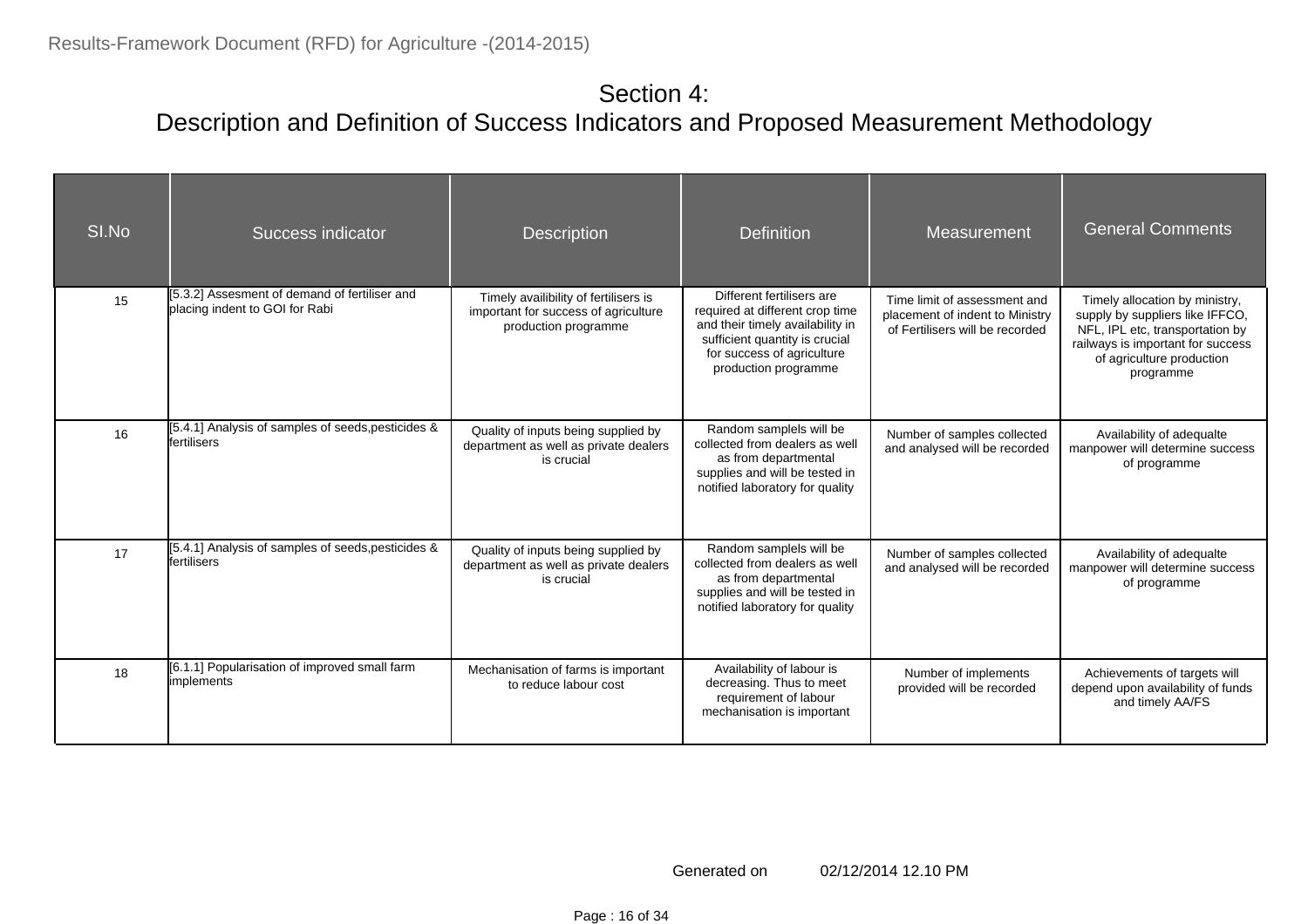| SI.No | Success indicator | <b>Description</b> | Definition | Measurement | <b>General Comments</b> |
|-------|-------------------|--------------------|------------|-------------|-------------------------|
|-------|-------------------|--------------------|------------|-------------|-------------------------|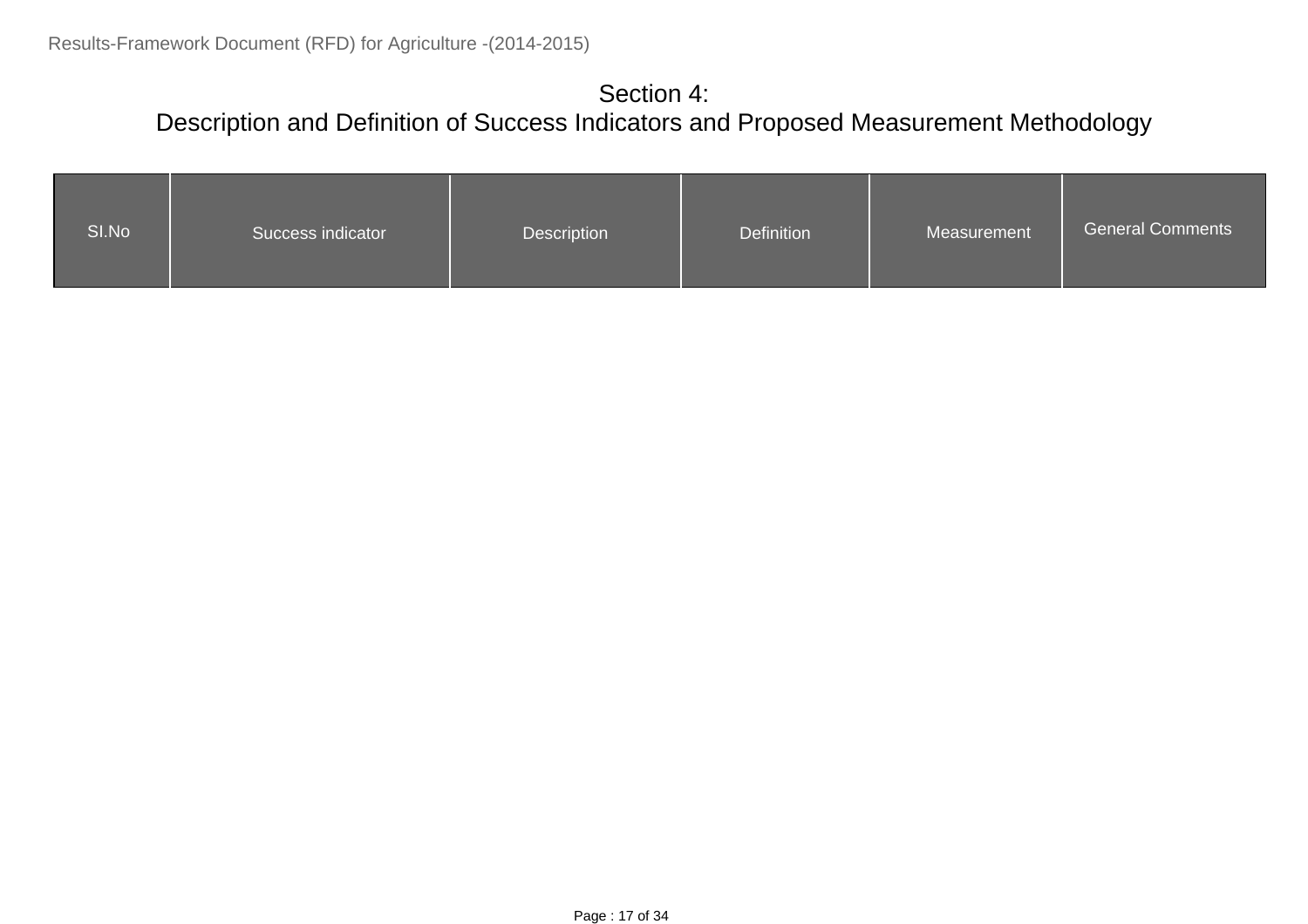| Location<br><b>Type</b> | <b>State</b> | <b>Organisation Type</b>                           | <b>Organisation Name</b> | <b>Relevant Success</b><br>Indicator                 | What is your<br>requirement from<br>this organisation                                                  | Justification for this<br>requirement                | Please quantify your<br>requirement from<br>this Organisation | What happens if<br>your requirement is<br>not met.                            |
|-------------------------|--------------|----------------------------------------------------|--------------------------|------------------------------------------------------|--------------------------------------------------------------------------------------------------------|------------------------------------------------------|---------------------------------------------------------------|-------------------------------------------------------------------------------|
| State<br>Government     | <b>HP</b>    | Public Sector units (PSU'S) Agriculture University |                          | $[1.1.1]$ Increase in<br>productivity of Paddy       | Strong research and<br>development system,<br>capacity building of<br>extension workers and<br>farmers | Farmer problems are solved<br>efficiently and timely | AS per requirement of<br>farmers and departmen                | Production and productivity<br>will be reduced, leading to<br>low growth rate |
|                         |              |                                                    |                          | [1.1.2] Increase in<br>productivity of Wheat         | Strong research and<br>development system,<br>capacity building of<br>extension workers and<br>farmers | Farmer problems are solved<br>efficiently and timely | AS per requirement of<br>farmers and departmen                | Production and productivity<br>will be reduced, leading to<br>low growth rate |
|                         |              |                                                    |                          | $[1.1.3]$ Increase in<br>productivity of Maize       | Strong research and<br>development system,<br>capacity building of<br>extension workers and<br>farmers | Farmer problems are solved<br>efficiently and timely | AS per requirement of<br>farmers and departmen                | Production and productivity<br>will be reduced, leading to<br>low growth rate |
|                         |              |                                                    |                          | Formulation of<br>contingent plan for<br>Kharif 2014 | Strong research and<br>development system,<br>capacity building of<br>extension workers and<br>farmers | Farmer problems are solved<br>efficiently and timely | AS per requirement of<br>farmers and departmen                | Production and productivity<br>will be reduced, leading to<br>low growth rate |
|                         |              |                                                    |                          | Formulation of<br>contingent plan for Rab<br>2014-15 | Strong research and<br>development system,<br>capacity building of<br>extension workers                | Farmer problems are solved<br>efficiently and timely | AS per requirement of<br>farmers and departmen                | Production and productivity<br>will be reduced, leading to<br>low growth rate |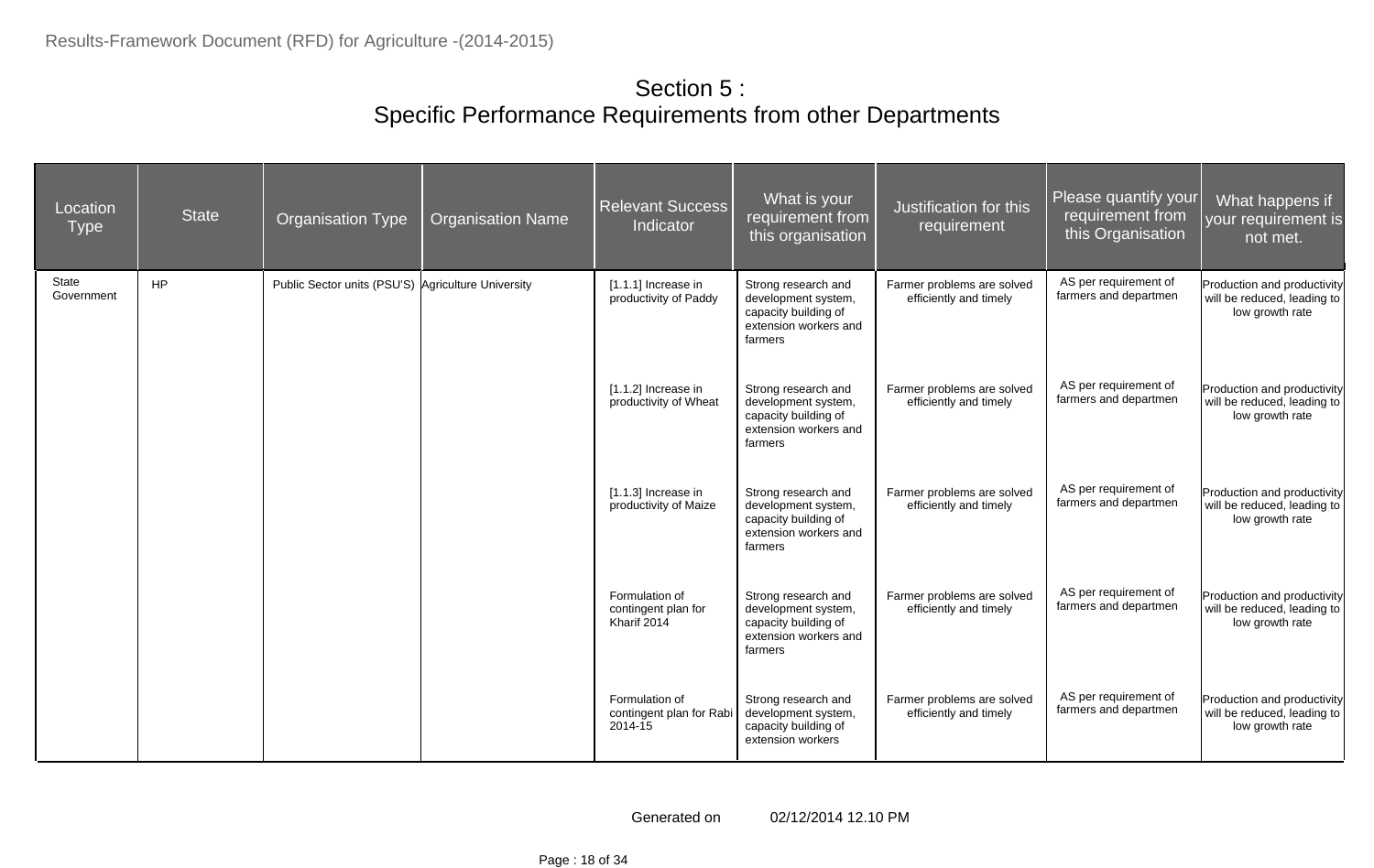| Location<br><b>Type</b> | <b>State</b> | <b>Organisation Type</b> | <b>Organisation Name</b> | <b>Relevant Success</b><br>Indicator                   | What is your<br>requirement from<br>this organisation                                                  | Justification for this<br>requirement                | Please quantify your<br>requirement from<br>this Organisation | What happens if<br>your requirement is<br>not met.                            |
|-------------------------|--------------|--------------------------|--------------------------|--------------------------------------------------------|--------------------------------------------------------------------------------------------------------|------------------------------------------------------|---------------------------------------------------------------|-------------------------------------------------------------------------------|
|                         |              |                          |                          | Formulation of<br>contingent plan for Rabi<br>2014-15  | and<br>farmers                                                                                         | Farmer problems are solved<br>efficiently and timely | AS per requirement of<br>farmers and departmen                | Production and productivity<br>will be reduced, leading to<br>low growth rate |
|                         |              |                          |                          | [3.1.1] Increase in<br>productivity of potato          | Strong research and<br>development system,<br>capacity building of<br>extension workers and<br>farmers | Farmer problems are solved<br>efficiently and timely | AS per requirement of<br>farmers and departmen                | Production and productivity<br>will be reduced, leading to<br>low growth rate |
|                         |              |                          |                          | [3.1.2] Increase in<br>vegetable productivity          | Strong research and<br>development system,<br>capacity building of<br>extension workers and<br>farmers | Farmer problems are solved<br>efficiently and timely | AS per requirement of<br>farmers and departmen                | Production and productivity<br>will be reduced, leading to<br>low growth rate |
|                         |              |                          |                          | $[4.1.1]$ Area under<br>certified organic farms        | Strong research and<br>development system,<br>capacity building of<br>extension workers and<br>farmers | Farmer problems are solved<br>efficiently and timely | AS per requirement of<br>farmers and departmen                | Production and productivity<br>will be reduced, leading to<br>low growth rate |
|                         |              |                          |                          | [4.1.2] Area under<br>conversion to organic<br>farming | Strong research and<br>development system,<br>capacity building of<br>extension workers and<br>farmers | Farmer problems are solved<br>efficiently and timely | AS per requirement of<br>farmers and departmen                | Production and productivity<br>will be reduced, leading to<br>low growth rate |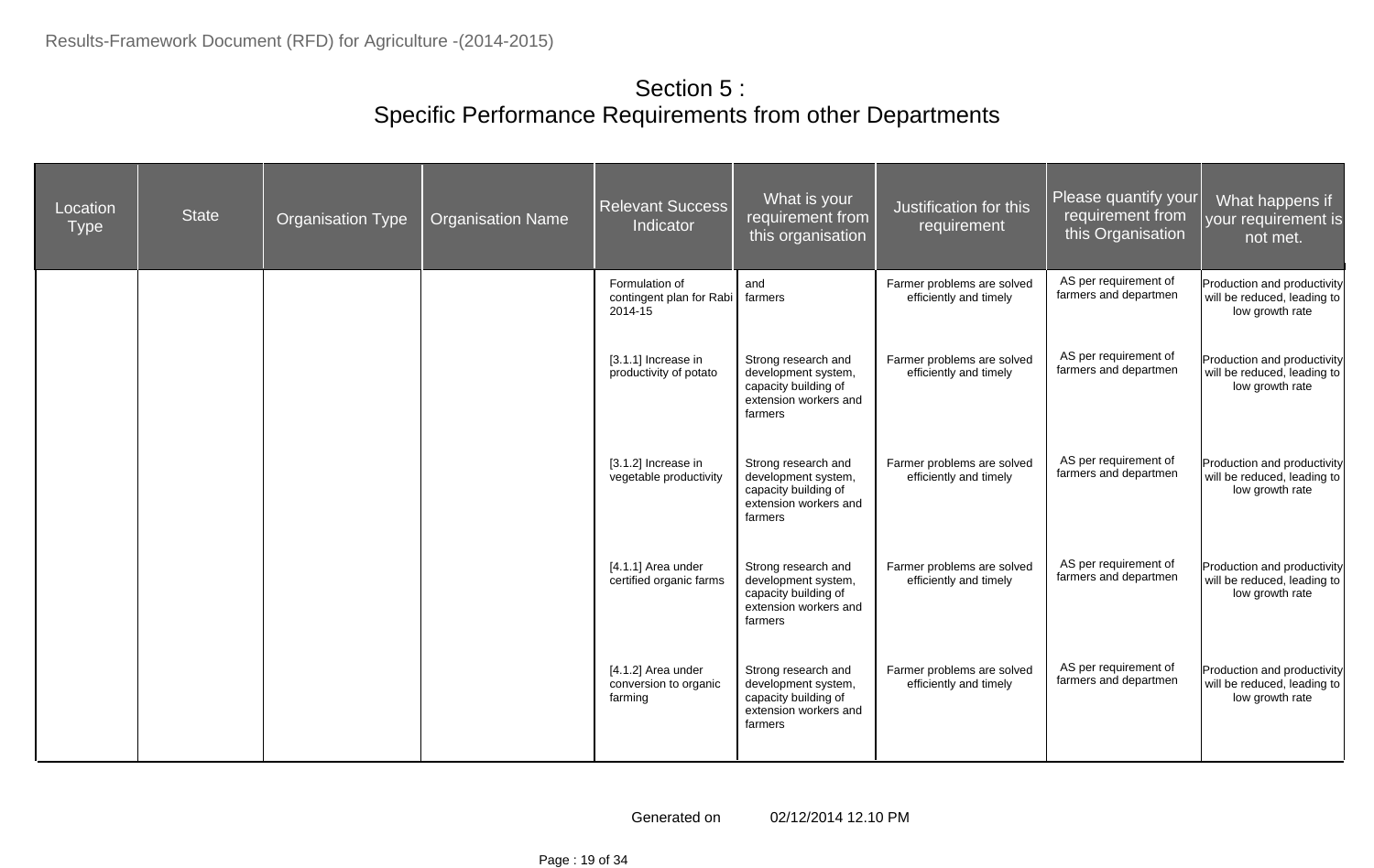| Location<br><b>Type</b> | <b>State</b> | <b>Organisation Type</b> | <b>Organisation Name</b> | <b>Relevant Success</b><br>Indicator                           | What is your<br>requirement from<br>this organisation                                                  | Justification for this<br>requirement                | Please quantify your<br>requirement from<br>this Organisation | What happens if<br>your requirement is<br>not met.                            |
|-------------------------|--------------|--------------------------|--------------------------|----------------------------------------------------------------|--------------------------------------------------------------------------------------------------------|------------------------------------------------------|---------------------------------------------------------------|-------------------------------------------------------------------------------|
|                         |              |                          |                          | [4.1.2] Area under<br>conversion to organic<br>farming         | Strong research and<br>development system,<br>capacity building of<br>extension workers and<br>farmers | Farmer problems are solved<br>efficiently and timely | AS per requirement of<br>farmers and departmen                | Production and productivity<br>will be reduced, leading to<br>low growth rate |
|                         |              |                          |                          | [5.1.1] Number of<br>demonstrations/farmers<br>trained         | Strong research and<br>development system,<br>capacity building of<br>extension workers and<br>farmers | Farmer problems are solved<br>efficiently and timely | AS per requirement of<br>farmers and departmen                | Production and productivity<br>will be reduced, leading to<br>low growth rate |
|                         |              |                          |                          | [5.2.3] Improved seed<br>replacement rate                      | Strong research and<br>development system,<br>capacity building of<br>extension workers and<br>farmers | Farmer problems are solved<br>efficiently and timely | AS per requirement of<br>farmers and departmen                | Production and productivity<br>will be reduced, leading to<br>low growth rate |
|                         |              |                          |                          | [6.1.1] Popularisation of<br>improved small farm<br>implements | Strong research and<br>development system,<br>capacity building of<br>extension workers and<br>farmers | Farmer problems are solved<br>efficiently and timely | AS per requirement of<br>farmers and departmen                | Production and productivity<br>will be reduced, leading to<br>low growth rate |
|                         |              | Departments              | Planning Department      | $[1.1.1]$ Increase in<br>productivity of Paddy                 | approval of annual plan                                                                                | Timely implementation                                | As per proposals                                              | Achievement under these<br>components will be low                             |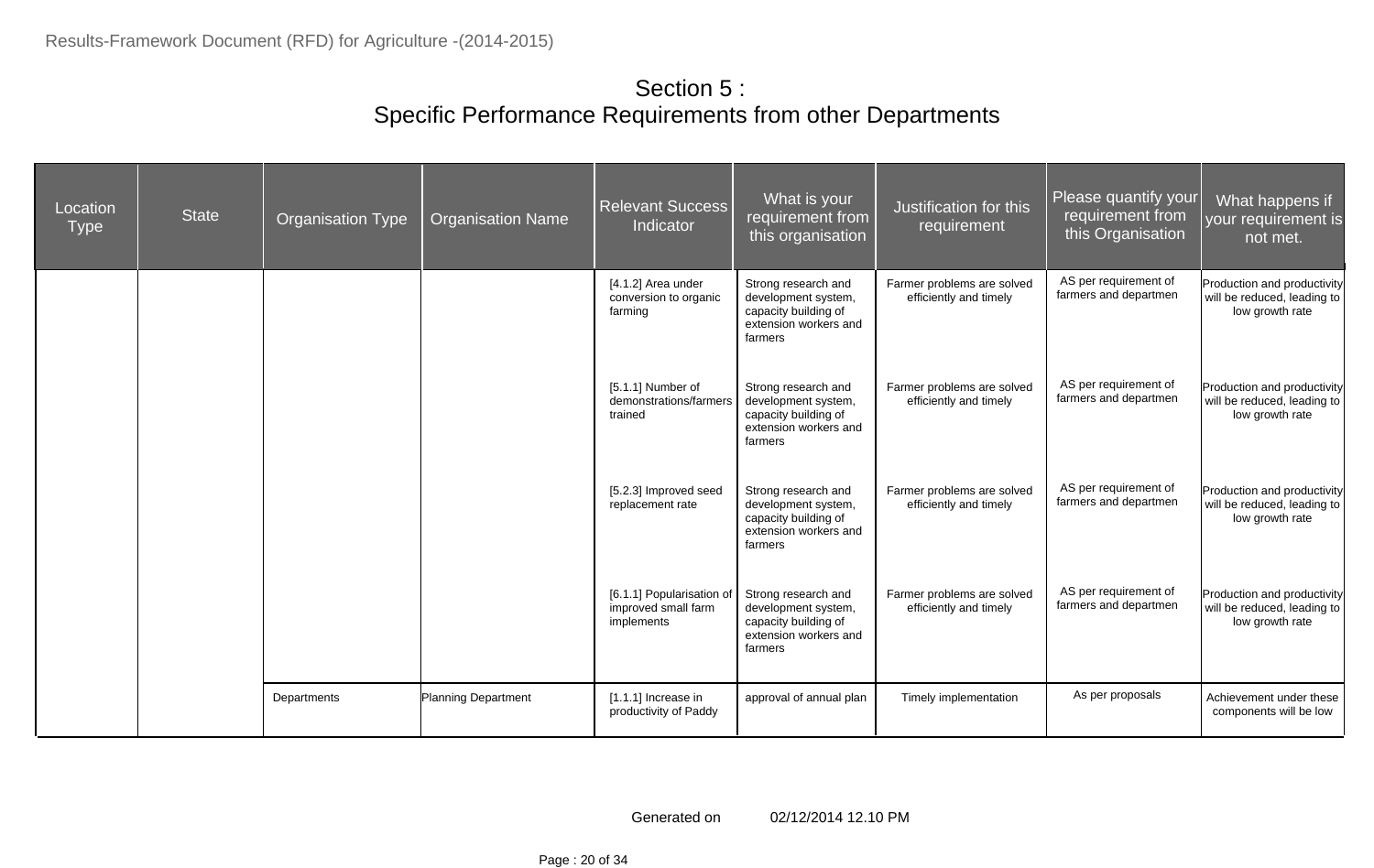| Location<br><b>Type</b> | <b>State</b> | <b>Organisation Type</b> | <b>Organisation Name</b> | <b>Relevant Success</b><br>Indicator                        | What is your<br>requirement from<br>this organisation | Justification for this<br>requirement | Please quantify your<br>requirement from<br>this Organisation | What happens if<br>your requirement is<br>not met. |
|-------------------------|--------------|--------------------------|--------------------------|-------------------------------------------------------------|-------------------------------------------------------|---------------------------------------|---------------------------------------------------------------|----------------------------------------------------|
|                         |              |                          |                          | [1.1.2] Increase in<br>productivity of Wheat                | approval of annual plan                               | Timely implementation                 | As per proposals                                              | Achievement under these<br>components will be low  |
|                         |              |                          |                          | [1.1.3] Increase in<br>productivity of Maize                | approval of annual plan                               | Timely implementation                 | As per proposals                                              | Achievement under these<br>components will be low  |
|                         |              |                          |                          | Installation of micro-<br>irrigation system                 | approval of annual plan                               | Timely implementation                 | As per proposals                                              | Achievement under these<br>components will be low  |
|                         |              |                          |                          | Health cards issued                                         | approval of annual plan                               | Timely implementation                 | As per proposals                                              | Achievement under these<br>components will be low  |
|                         |              |                          |                          | Increase in area under<br>vegetables                        | approval of annual plan                               | Timely implementation                 | As per proposals                                              | Achievement under these<br>components will be low  |
|                         |              |                          |                          | [3.1.1] Increase in<br>productivity of potato               | approval of annual plan                               | Timely implementation                 | As per proposals                                              | Achievement under these<br>components will be low  |
|                         |              |                          |                          | [3.1.2] Increase in<br>vegetable productivity               | approval of annual plan                               | Timely implementation                 | As per proposals                                              | Achievement under these<br>components will be low  |
|                         |              |                          |                          | [3.1.3] Area under poly<br>houses for growing<br>vegetables | approval of annual plan                               | Timely implementation                 | As per proposals                                              | Achievement under these<br>components will be low  |
|                         |              |                          |                          | [4.1.1] Area under<br>certified organic farms               | approval of annual plan                               | Timely implementation                 | As per proposals                                              | Achievement under these<br>components will be low  |
|                         |              |                          |                          | [4.1.2] Area under<br>conversion to organic<br>farming      | approval of annual plan                               | Timely implementation                 | As per proposals                                              | Achievement under these<br>components will be low  |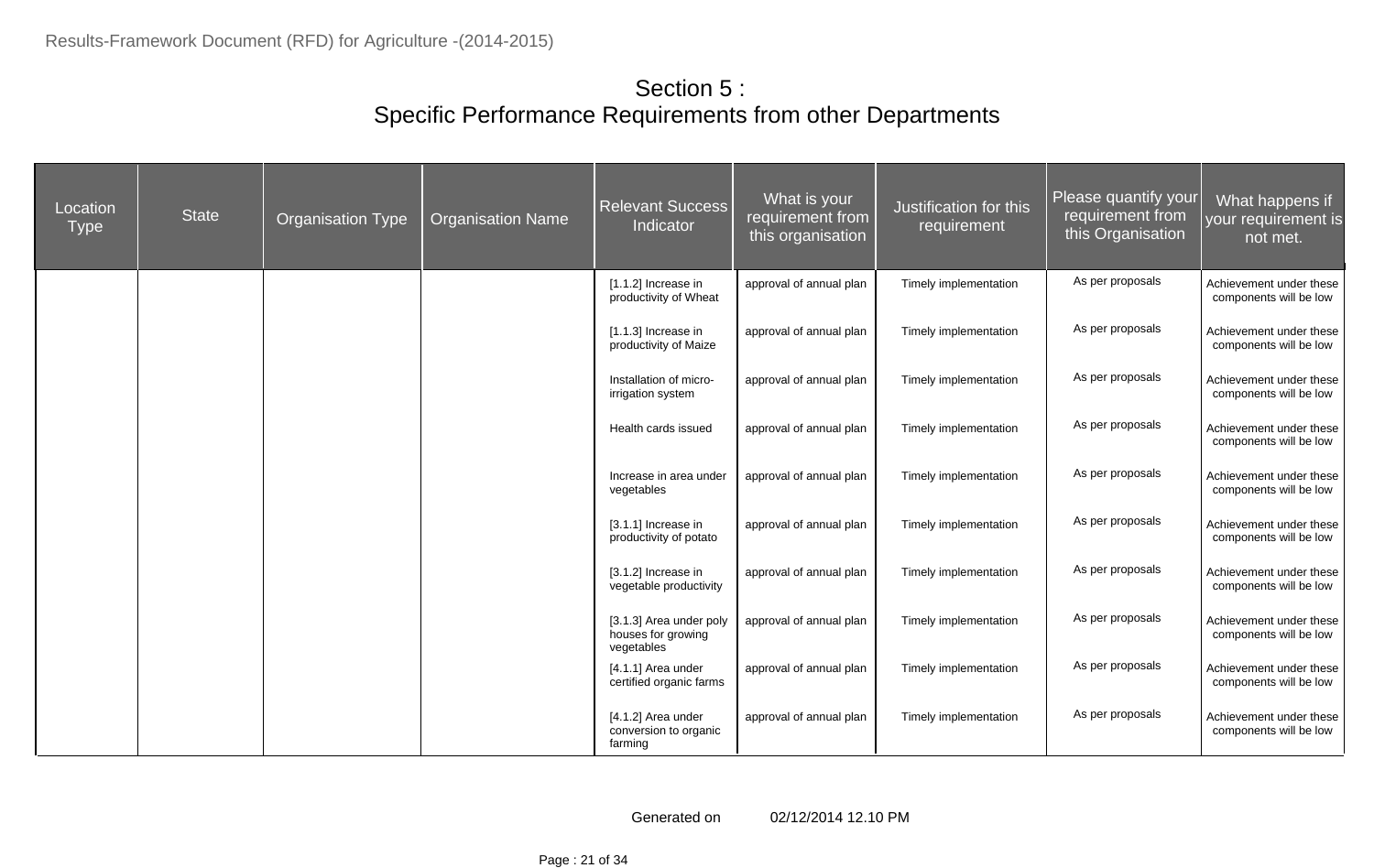| Location<br><b>Type</b> | <b>State</b> | <b>Organisation Type</b> | Organisation Name | <b>Relevant Success</b><br>Indicator                                           | What is your<br>requirement from<br>this organisation  | Justification for this<br>requirement                                           | Please quantify your<br>requirement from<br>this Organisation | What happens if<br>your requirement is<br>not met.                 |
|-------------------------|--------------|--------------------------|-------------------|--------------------------------------------------------------------------------|--------------------------------------------------------|---------------------------------------------------------------------------------|---------------------------------------------------------------|--------------------------------------------------------------------|
|                         |              |                          |                   | [4.1.3] Setting up of<br>vermi compost units                                   | approval of annual plan                                | Timely implementation                                                           | As per proposals                                              | Achievement under these<br>components will be low                  |
|                         |              |                          |                   | [5.1.1] Number of<br>demonstrations/farmers<br>trained                         | approval of annual plan                                | Timely implementation                                                           | As per proposals                                              | Achievement under these<br>components will be low                  |
|                         |              |                          |                   | [5.2.1] Arrangements<br>and timely distribution of<br>seeds                    | approval of annual plan                                | Timely implementation                                                           | As per proposals                                              | Achievement under these<br>components will be low                  |
|                         |              |                          |                   | [5.2.2] Arrangement and<br>timely distribution of<br>plant protection material | approval of annual plan                                | Timely implementation                                                           | As per proposals                                              | Achievement under these<br>components will be low                  |
|                         |              |                          |                   | [5.2.3] Improved seed<br>replacement rate                                      | approval of annual plan                                | Timely implementation                                                           | As per proposals                                              | Achievement under these<br>components will be low                  |
|                         |              |                          |                   | [5.4.1] Analysis of<br>samples of<br>seeds, pesticides &<br>fertilisers        | approval of annual plan                                | Timely implementation                                                           | As per proposals                                              | Achievement under these<br>components will be low                  |
|                         |              |                          |                   | [6.1.1] Popularisation of<br>improved small farm<br>implements                 | approval of annual plan                                | Timely implementation                                                           | As per proposals                                              | Achievement under these<br>components will be low                  |
|                         |              |                          | <b>Finance</b>    | [1.1.1] Increase in<br>productivity of Paddy                                   | Timely Financial outlay,<br>release of funds.<br>AA/FS | Implementation of<br>schemes/programmes will be<br>delayed if not issued timely | As per approved plan                                          | Execution of programmes<br>will be delayed and poor<br>performance |
|                         |              |                          |                   | $[1.1.2]$ Increase in<br>productivity of Wheat                                 | Timely Financial outlay,<br>release of funds,<br>AA/FS | Implementation of<br>schemes/programmes will be<br>delayed if not issued timely | As per approved plan                                          | Execution of programmes<br>will be delayed and poor<br>performance |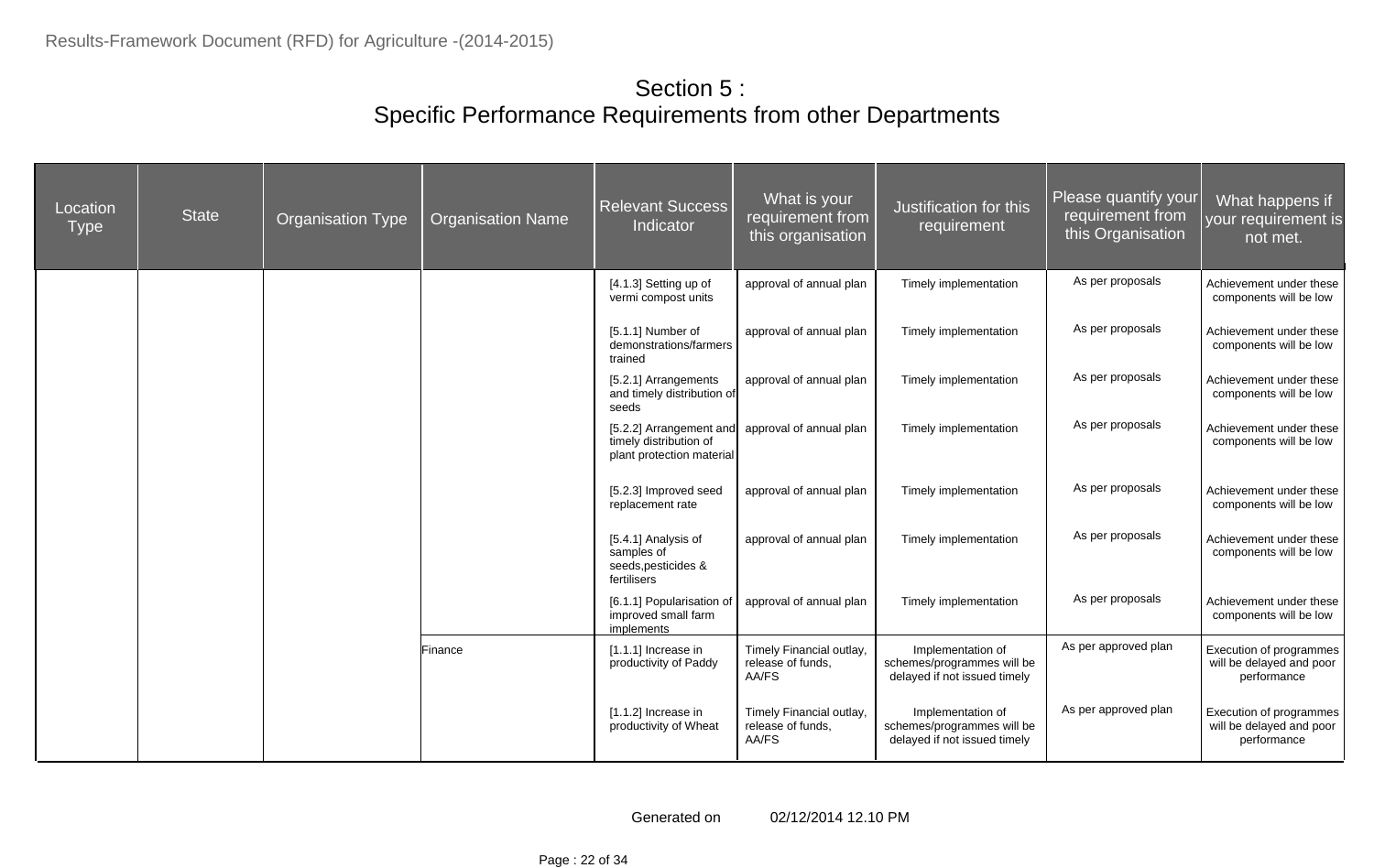| Location<br><b>Type</b> | <b>State</b> | <b>Organisation Type</b> | <b>Organisation Name</b> | <b>Relevant Success</b><br>Indicator                        | What is your<br>requirement from<br>this organisation  | Justification for this<br>requirement                                           | Please quantify your<br>requirement from<br>this Organisation | What happens if<br>your requirement is<br>not met.                 |
|-------------------------|--------------|--------------------------|--------------------------|-------------------------------------------------------------|--------------------------------------------------------|---------------------------------------------------------------------------------|---------------------------------------------------------------|--------------------------------------------------------------------|
|                         |              |                          |                          | [1.1.2] Increase in<br>productivity of Wheat                | Timely Financial outlay,<br>release of funds.<br>AA/FS | Implementation of<br>schemes/programmes will be<br>delayed if not issued timely | As per approved plan                                          | Execution of programmes<br>will be delayed and poor<br>performance |
|                         |              |                          |                          | $[1.1.3]$ Increase in<br>productivity of Maize              | Timely Financial outlay,<br>release of funds,<br>AA/FS | Implementation of<br>schemes/programmes will be<br>delayed if not issued timely | As per approved plan                                          | Execution of programmes<br>will be delayed and poor<br>performance |
|                         |              |                          |                          | Installation of micro-<br>irrigation system                 | Timely Financial outlay,<br>release of funds.<br>AA/FS | Implementation of<br>schemes/programmes will be<br>delayed if not issued timely | As per approved plan                                          | Execution of programmes<br>will be delayed and poor<br>performance |
|                         |              |                          |                          | Health cards issued                                         | Timely Financial outlay,<br>release of funds.<br>AA/FS | Implementation of<br>schemes/programmes will be<br>delayed if not issued timely | As per approved plan                                          | Execution of programmes<br>will be delayed and poor<br>performance |
|                         |              |                          |                          | Increase in area under<br>vegetables                        | Timely Financial outlay,<br>release of funds.<br>AA/FS | Implementation of<br>schemes/programmes will be<br>delayed if not issued timely | As per approved plan                                          | Execution of programmes<br>will be delayed and poor<br>performance |
|                         |              |                          |                          | [3.1.1] Increase in<br>productivity of potato               | Timely Financial outlay,<br>release of funds,<br>AA/FS | Implementation of<br>schemes/programmes will be<br>delayed if not issued timely | As per approved plan                                          | Execution of programmes<br>will be delayed and poor<br>performance |
|                         |              |                          |                          | [3.1.2] Increase in<br>vegetable productivity               | Timely Financial outlay,<br>release of funds.<br>AA/FS | Implementation of<br>schemes/programmes will be<br>delayed if not issued timely | As per approved plan                                          | Execution of programmes<br>will be delayed and poor<br>performance |
|                         |              |                          |                          | [3.1.3] Area under poly<br>houses for growing<br>vegetables | Timely Financial outlay,<br>release of funds.          | Implementation of<br>schemes/programmes will be                                 | As per approved plan                                          | Execution of programmes<br>will be delayed and                     |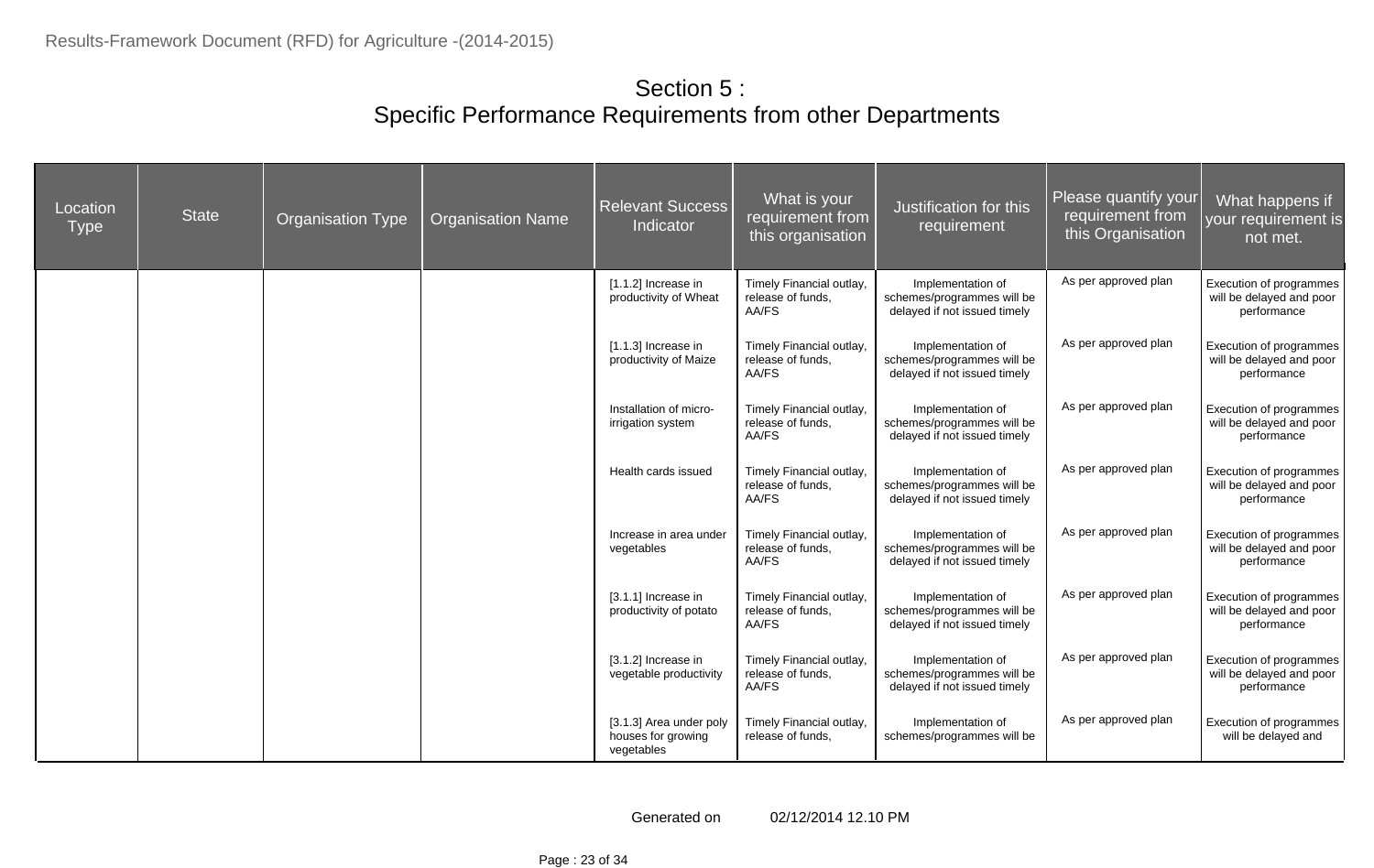| Location<br><b>Type</b> | <b>State</b> | <b>Organisation Type</b> | <b>Organisation Name</b> | <b>Relevant Success</b><br>Indicator                                           | What is your<br>requirement from<br>this organisation  | Justification for this<br>requirement                                           | Please quantify your<br>requirement from<br>this Organisation | What happens if<br>your requirement is<br>not met.                 |
|-------------------------|--------------|--------------------------|--------------------------|--------------------------------------------------------------------------------|--------------------------------------------------------|---------------------------------------------------------------------------------|---------------------------------------------------------------|--------------------------------------------------------------------|
|                         |              |                          |                          | [3.1.3] Area under poly<br>houses for growing<br>vegetables                    | AA/FS                                                  | delayed if not issued timely                                                    | As per approved plan                                          | poor performance                                                   |
|                         |              |                          |                          | [4.1.1] Area under<br>certified organic farms                                  | Timely Financial outlay,<br>release of funds,<br>AA/FS | Implementation of<br>schemes/programmes will be<br>delayed if not issued timely | As per approved plan                                          | Execution of programmes<br>will be delayed and poor<br>performance |
|                         |              |                          |                          | [4.1.2] Area under<br>conversion to organic<br>farming                         | Timely Financial outlay,<br>release of funds.<br>AA/FS | Implementation of<br>schemes/programmes will be<br>delayed if not issued timely | As per approved plan                                          | Execution of programmes<br>will be delayed and poor<br>performance |
|                         |              |                          |                          | [4.1.3] Setting up of<br>vermi compost units                                   | Timely Financial outlay,<br>release of funds.<br>AA/FS | Implementation of<br>schemes/programmes will be<br>delayed if not issued timely | As per approved plan                                          | Execution of programmes<br>will be delayed and poor<br>performance |
|                         |              |                          |                          | [5.1.1] Number of<br>demonstrations/farmers<br>trained                         | Timely Financial outlay,<br>release of funds.<br>AA/FS | Implementation of<br>schemes/programmes will be<br>delayed if not issued timely | As per approved plan                                          | Execution of programmes<br>will be delayed and poor<br>performance |
|                         |              |                          |                          | [5.2.1] Arrangements<br>and timely distribution of<br>seeds                    | Timely Financial outlay,<br>release of funds.<br>AA/FS | Implementation of<br>schemes/programmes will be<br>delayed if not issued timely | As per approved plan                                          | Execution of programmes<br>will be delayed and poor<br>performance |
|                         |              |                          |                          | [5.2.2] Arrangement and<br>timely distribution of<br>plant protection material | Timely Financial outlay,<br>release of funds.<br>AA/FS | Implementation of<br>schemes/programmes will be<br>delayed if not issued timely | As per approved plan                                          | Execution of programmes<br>will be delayed and poor<br>performance |
|                         |              |                          |                          | [5.2.3] Improved seed<br>replacement rate                                      | Timely Financial outlay,<br>release of funds,<br>AA/FS | Implementation of<br>schemes/programmes will be<br>delayed if not issued timely | As per approved plan                                          | Execution of programmes<br>will be delayed and poor<br>performance |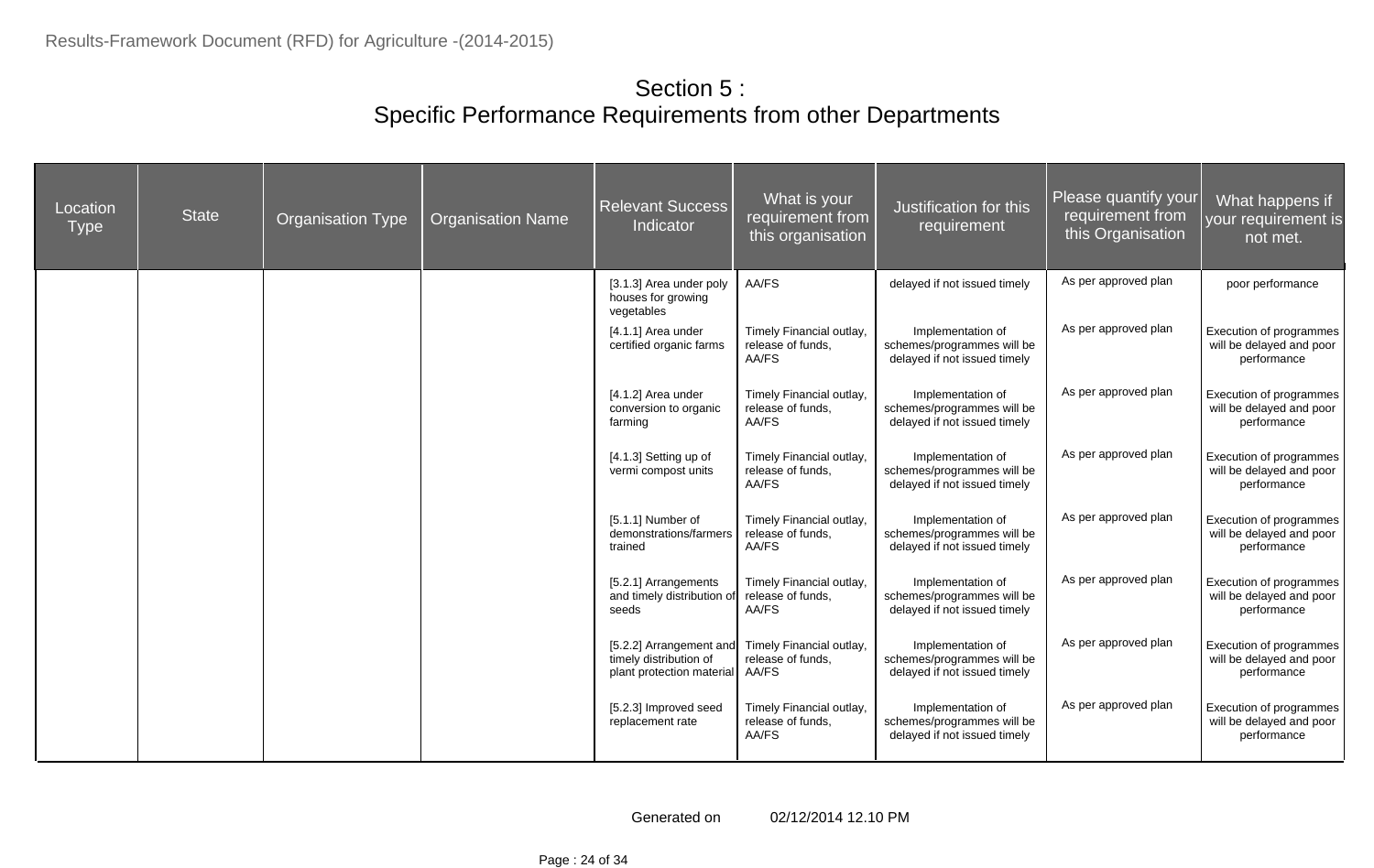| Location<br><b>Type</b> | <b>State</b> | <b>Organisation Type</b> | <b>Organisation Name</b>                | <b>Relevant Success</b><br>Indicator                                    | What is your<br>requirement from<br>this organisation  | Justification for this<br>requirement                                           | Please quantify your<br>requirement from<br>this Organisation | What happens if<br>your requirement is<br>not met.                 |
|-------------------------|--------------|--------------------------|-----------------------------------------|-------------------------------------------------------------------------|--------------------------------------------------------|---------------------------------------------------------------------------------|---------------------------------------------------------------|--------------------------------------------------------------------|
|                         |              |                          |                                         | [5.4.1] Analysis of<br>samples of<br>seeds, pesticides &<br>fertilisers | Timely Financial outlay,<br>release of funds,<br>AA/FS | Implementation of<br>schemes/programmes will be<br>delayed if not issued timely | As per approved plan                                          | Execution of programmes<br>will be delayed and poor<br>performance |
|                         |              |                          |                                         | [5.5.1] Seed treated                                                    | Timely Financial outlay,<br>release of funds.<br>AA/FS | Implementation of<br>schemes/programmes will be<br>delayed if not issued timely | As per approved plan                                          | Execution of programmes<br>will be delayed and poor<br>performance |
|                         |              |                          |                                         | [6.1.1] Popularisation of<br>improved small farm<br>implements          | Timely Financial outlay,<br>release of funds.<br>AA/FS | Implementation of<br>schemes/programmes will be<br>delayed if not issued timely | As per approved plan                                          | Execution of programmes<br>will be delayed and poor<br>performance |
|                         |              |                          | <b>Tribal Development</b><br>Department | [1.1.1] Increase in<br>productivity of Paddy                            | Timely budget outlay,<br>AA/FS                         | Essential for timely planning<br>and execution at ground level                  | AS per approved plan                                          | Execution of programmes<br>will be delayed                         |
|                         |              |                          |                                         | [1.1.2] Increase in<br>productivity of Wheat                            | Timely budget outlay,<br>AA/FS                         | Essential for timely planning<br>and execution at ground level                  | AS per approved plan                                          | Execution of programmes<br>will be delayed                         |
|                         |              |                          |                                         | [1.1.3] Increase in<br>productivity of Maize                            | Timely budget outlay,<br>AA/FS                         | Essential for timely planning<br>and execution at ground level                  | AS per approved plan                                          | Execution of programmes<br>will be delayed                         |
|                         |              |                          |                                         | Installation of micro-<br>irrigation system                             | Timely budget outlay,<br>AA/FS                         | Essential for timely planning<br>and execution at ground level                  | AS per approved plan                                          | Execution of programmes<br>will be delayed                         |
|                         |              |                          |                                         | Increase in area under<br>vegetables                                    | Timely budget outlay,<br>AA/FS                         | Essential for timely planning<br>and execution at ground                        | AS per approved plan                                          | Execution of programmes<br>will be delayed                         |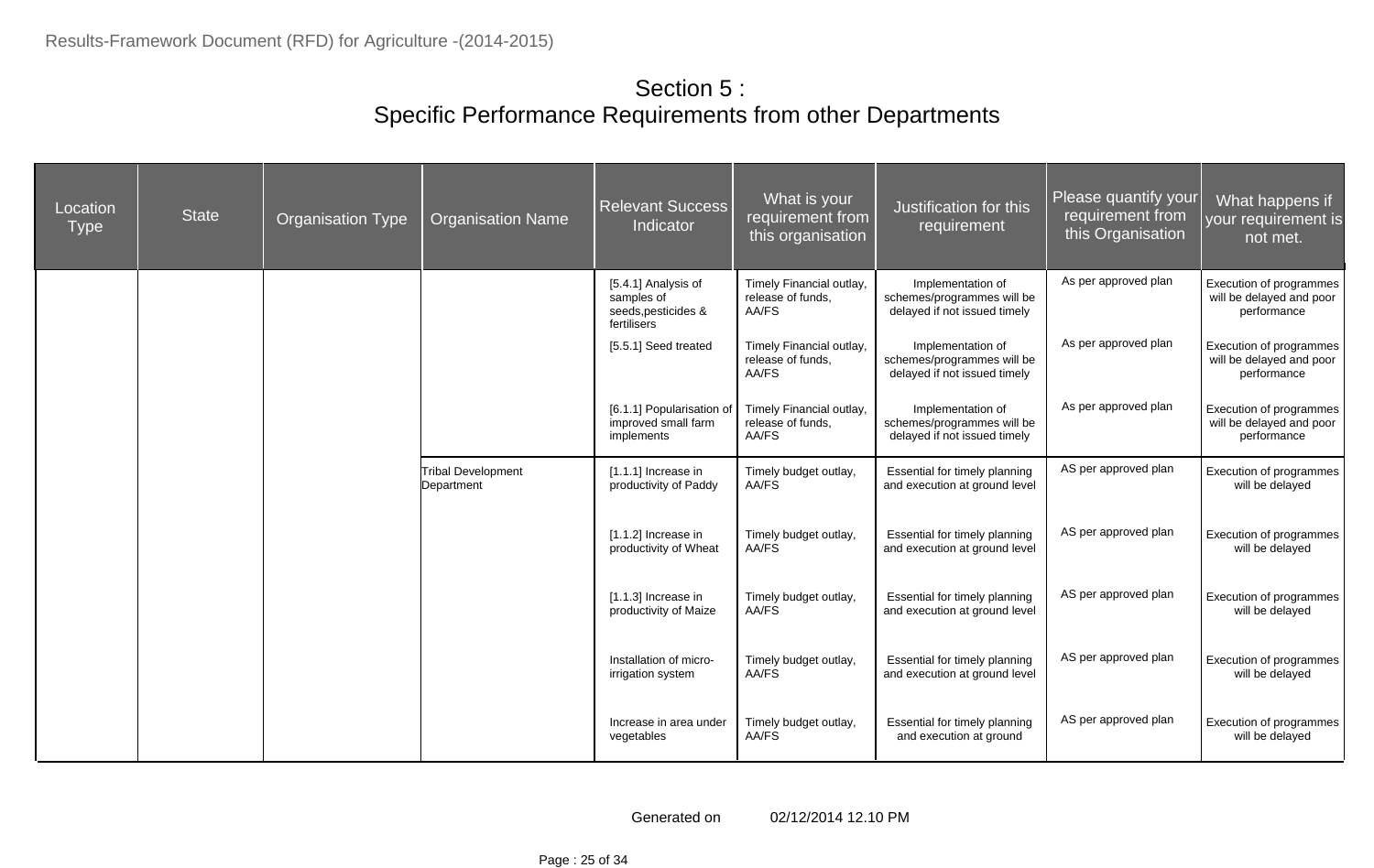| Location<br><b>Type</b> | <b>State</b> | <b>Organisation Type</b> | <b>Organisation Name</b> | <b>Relevant Success</b><br>Indicator                        | What is your<br>requirement from<br>this organisation | Justification for this<br>requirement                          | Please quantify your<br>requirement from<br>this Organisation | What happens if<br>your requirement is<br>not met. |
|-------------------------|--------------|--------------------------|--------------------------|-------------------------------------------------------------|-------------------------------------------------------|----------------------------------------------------------------|---------------------------------------------------------------|----------------------------------------------------|
|                         |              |                          |                          | Increase in area under<br>vegetables                        | Timely budget outlay,<br>AA/FS                        | level                                                          | AS per approved plan                                          | Execution of programmes<br>will be delayed         |
|                         |              |                          |                          | [3.1.1] Increase in<br>productivity of potato               | Timely budget outlay,<br>AA/FS                        | Essential for timely planning<br>and execution at ground level | AS per approved plan                                          | Execution of programmes<br>will be delayed         |
|                         |              |                          |                          | [3.1.2] Increase in<br>vegetable productivity               | Timely budget outlay,<br>AA/FS                        | Essential for timely planning<br>and execution at ground level | AS per approved plan                                          | Execution of programmes<br>will be delayed         |
|                         |              |                          |                          | [3.1.3] Area under poly<br>houses for growing<br>vegetables | Timely budget outlay,<br>AA/FS                        | Essential for timely planning<br>and execution at ground level | AS per approved plan                                          | Execution of programmes<br>will be delayed         |
|                         |              |                          |                          | [4.1.1] Area under<br>certified organic farms               | Timely budget outlay,<br>AA/FS                        | Essential for timely planning<br>and execution at ground level | AS per approved plan                                          | Execution of programmes<br>will be delayed         |
|                         |              |                          |                          | [4.1.2] Area under<br>conversion to organic<br>farming      | Timely budget outlay,<br>AA/FS                        | Essential for timely planning<br>and execution at ground level | AS per approved plan                                          | Execution of programmes<br>will be delayed         |
|                         |              |                          |                          | [4.1.3] Setting up of<br>vermi compost units                | Timely budget outlay,<br>AA/FS                        | Essential for timely planning<br>and execution at ground level | AS per approved plan                                          | Execution of programmes<br>will be delayed         |
|                         |              |                          |                          | [5.1.1] Number of<br>demonstrations/farmers<br>trained      | Timely budget outlay,<br>AA/FS                        | Essential for timely planning<br>and execution at ground level | AS per approved plan                                          | Execution of programmes<br>will be delayed         |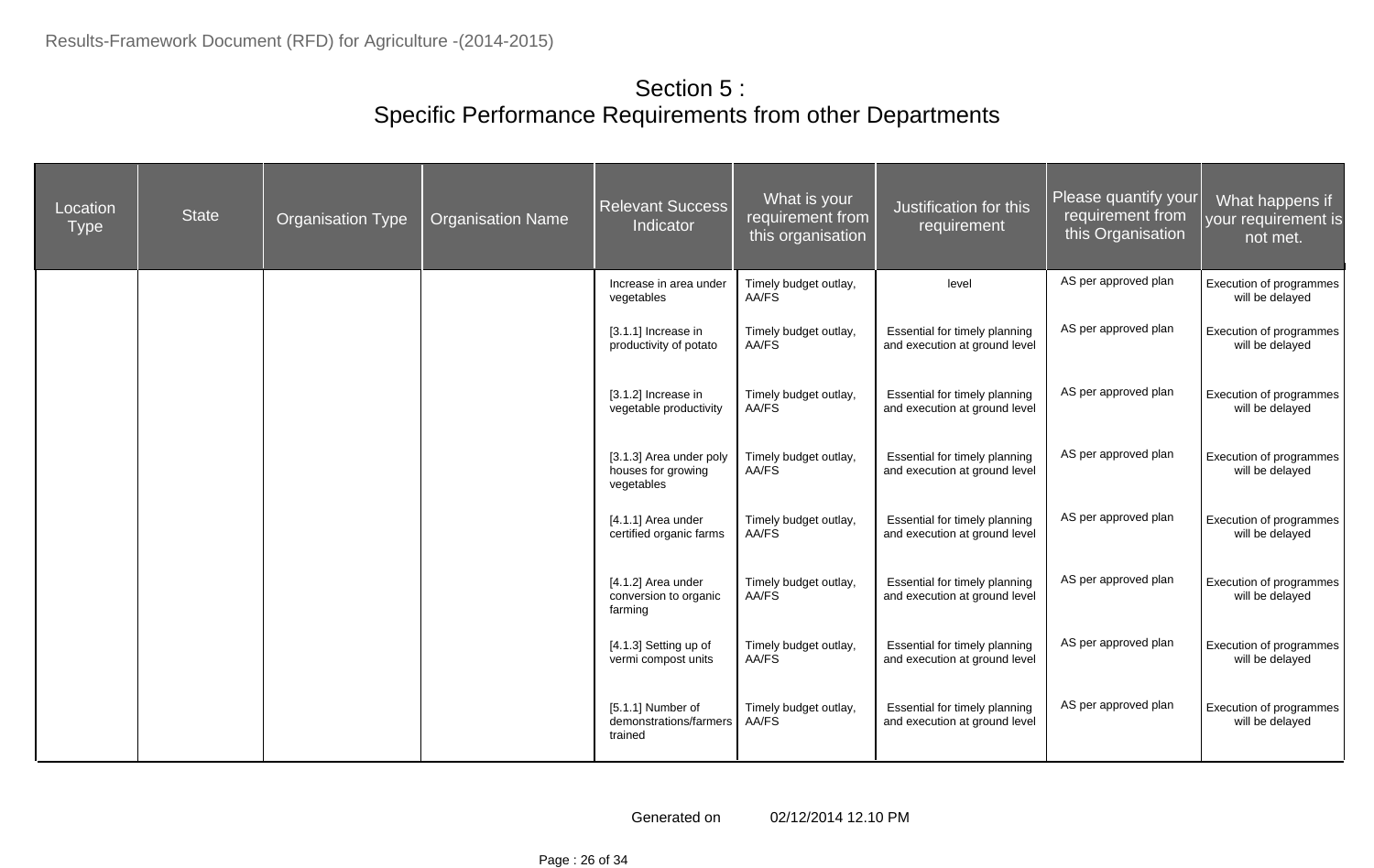| Location<br><b>Type</b> | <b>State</b> | <b>Organisation Type</b> | <b>Organisation Name</b>                  | <b>Relevant Success</b><br>Indicator                                           | What is your<br>requirement from<br>this organisation  | Justification for this<br>requirement                          | Please quantify your<br>requirement from<br>this Organisation | What happens if<br>your requirement is<br>not met. |
|-------------------------|--------------|--------------------------|-------------------------------------------|--------------------------------------------------------------------------------|--------------------------------------------------------|----------------------------------------------------------------|---------------------------------------------------------------|----------------------------------------------------|
|                         |              |                          |                                           | [5.2.1] Arrangements<br>and timely distribution of<br>seeds                    | Timely budget outlay,<br>AA/FS                         | Essential for timely planning<br>and execution at ground level | AS per approved plan                                          | Execution of programmes<br>will be delayed         |
|                         |              |                          |                                           | [5.2.2] Arrangement and<br>timely distribution of<br>plant protection material | Timely budget outlay,<br>AA/FS                         | Essential for timely planning<br>and execution at ground level | AS per approved plan                                          | Execution of programmes<br>will be delayed         |
|                         |              |                          |                                           | [5.4.1] Analysis of<br>samples of<br>seeds, pesticides &<br>fertilisers        | Timely budget outlay,<br>AA/FS                         | Essential for timely planning<br>and execution at ground level | AS per approved plan                                          | Execution of programmes<br>will be delayed         |
|                         |              |                          |                                           | [5.5.1] Seed treated                                                           | Timely budget outlay,<br>AA/FS                         | Essential for timely planning<br>and execution at ground level | AS per approved plan                                          | Execution of programmes<br>will be delayed         |
|                         |              |                          |                                           | [6.1.1] Popularisation of<br>improved small farm<br>implements                 | Timely budget outlay,<br>AA/FS                         | Essential for timely planning<br>and execution at ground level | AS per approved plan                                          | Execution of programmes<br>will be delayed         |
|                         |              |                          | SC/OBC and Minority<br>Affairs Department | [1.1.1] Increase in<br>productivity of Paddy                                   | Timely Budget outlay,<br>AA and financial<br>sanctions | Timely implementation of<br>schemes                            | As per approved plan                                          | Production and productivity<br>will be affected    |
|                         |              |                          |                                           | $[1.1.2]$ Increase in<br>productivity of Wheat                                 | Timely Budget outlay,<br>AA and financial<br>sanctions | Timely implementation of<br>schemes                            | As per approved plan                                          | Production and productivity<br>will be affected    |
|                         |              |                          |                                           | [1.1.3] Increase in<br>productivity of Maize                                   | Timely Budget outlay,<br>AA and financial              | Timely implementation of<br>schemes                            | As per approved plan                                          | Production and productivity<br>will be affected    |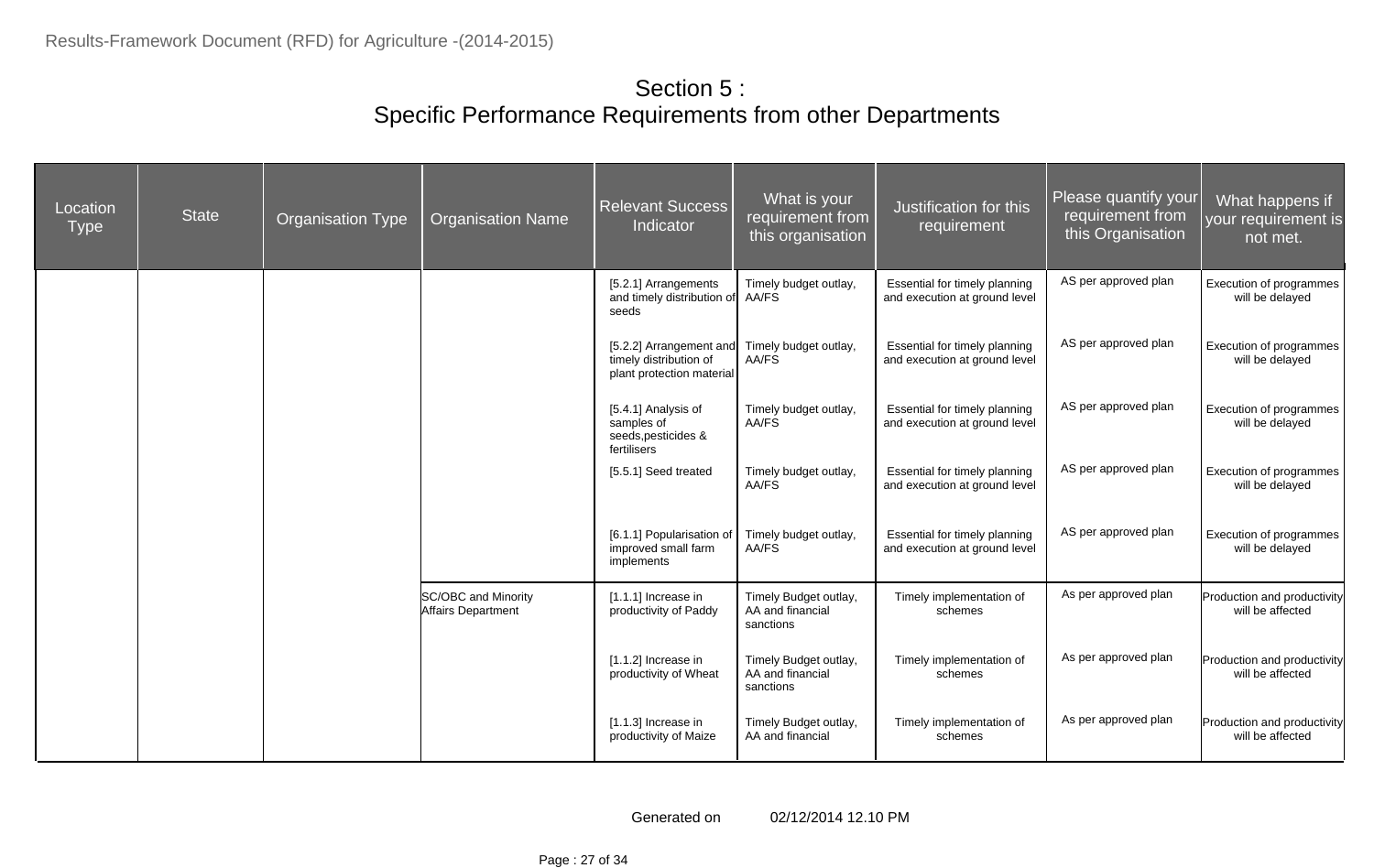| Location<br><b>Type</b> | <b>State</b> | <b>Organisation Type</b> | <b>Organisation Name</b> | <b>Relevant Success</b><br>Indicator                        | What is your<br>requirement from<br>this organisation  | Justification for this<br>requirement | Please quantify your<br>requirement from<br>this Organisation | What happens if<br>your requirement is<br>not met. |
|-------------------------|--------------|--------------------------|--------------------------|-------------------------------------------------------------|--------------------------------------------------------|---------------------------------------|---------------------------------------------------------------|----------------------------------------------------|
|                         |              |                          |                          | $[1.1.3]$ Increase in<br>productivity of Maize              | sanctions                                              | Timely implementation of<br>schemes   | As per approved plan                                          | Production and productivity<br>will be affected    |
|                         |              |                          |                          | Installation of micro-<br>irrigation system                 | Timely Budget outlay,<br>AA and financial<br>sanctions | Timely implementation of<br>schemes   | As per approved plan                                          | Production and productivity<br>will be affected    |
|                         |              |                          |                          | Increase in area under<br>vegetables                        | Timely Budget outlay,<br>AA and financial<br>sanctions | Timely implementation of<br>schemes   | As per approved plan                                          | Production and productivity<br>will be affected    |
|                         |              |                          |                          | [3.1.1] Increase in<br>productivity of potato               | Timely Budget outlay,<br>AA and financial<br>sanctions | Timely implementation of<br>schemes   | As per approved plan                                          | Production and productivity<br>will be affected    |
|                         |              |                          |                          | [3.1.2] Increase in<br>vegetable productivity               | Timely Budget outlay,<br>AA and financial<br>sanctions | Timely implementation of<br>schemes   | As per approved plan                                          | Production and productivity<br>will be affected    |
|                         |              |                          |                          | [3.1.3] Area under poly<br>houses for growing<br>vegetables | Timely Budget outlay,<br>AA and financial<br>sanctions | Timely implementation of<br>schemes   | As per approved plan                                          | Production and productivity<br>will be affected    |
|                         |              |                          |                          | [4.1.1] Area under<br>certified organic farms               | Timely Budget outlay,<br>AA and financial<br>sanctions | Timely implementation of<br>schemes   | As per approved plan                                          | Production and productivity<br>will be affected    |
|                         |              |                          |                          | [4.1.2] Area under<br>conversion to organic<br>farming      | Timely Budget outlay,<br>AA and financial<br>sanctions | Timely implementation of<br>schemes   | As per approved plan                                          | Production and productivity<br>will be affected    |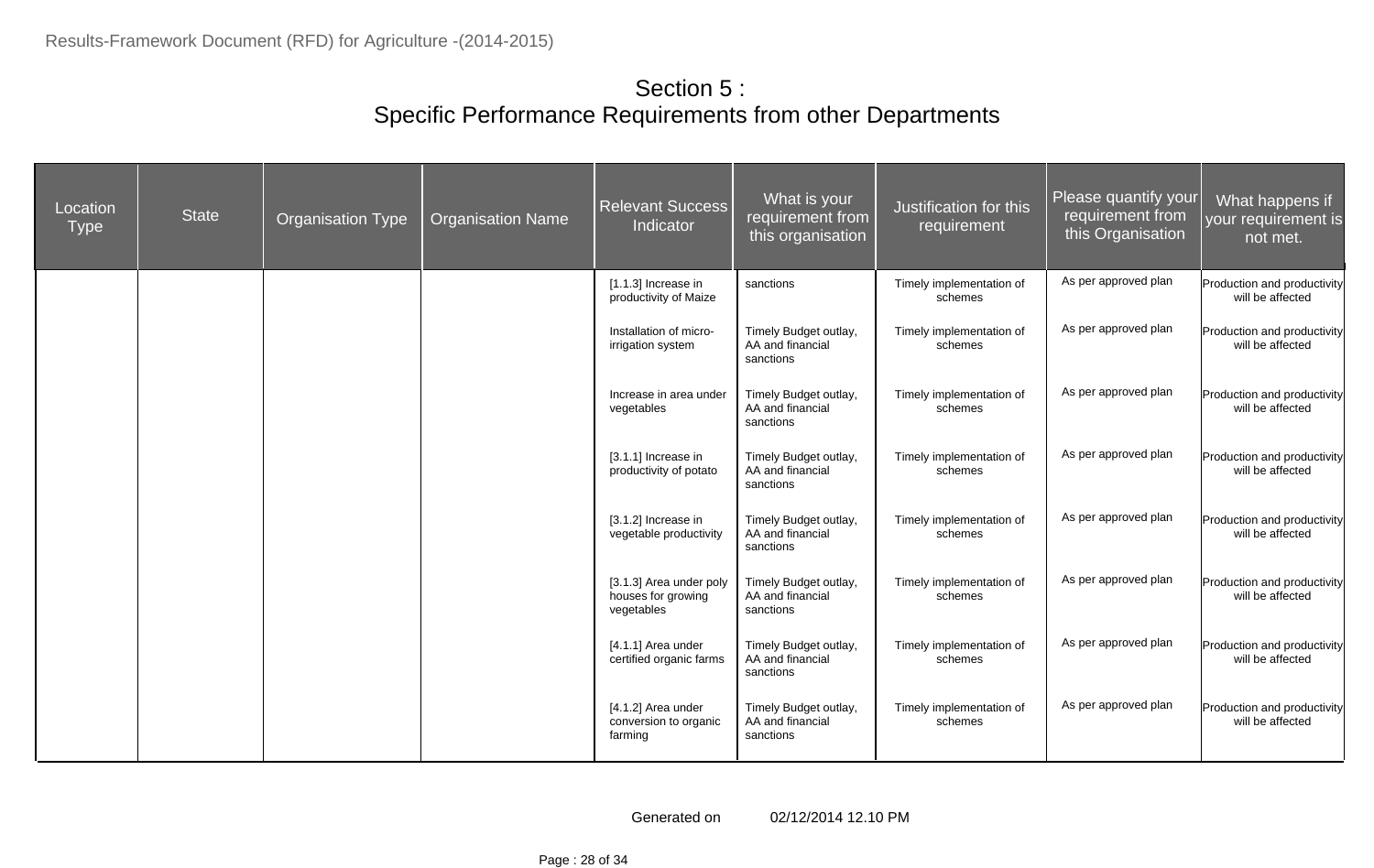| Location<br><b>Type</b> | <b>State</b> | <b>Organisation Type</b> | <b>Organisation Name</b> | <b>Relevant Success</b><br>Indicator                                           | What is your<br>requirement from<br>this organisation  | Please quantify your<br>Justification for this<br>requirement from<br>requirement<br>this Organisation |                      | What happens if<br>your requirement is<br>not met. |
|-------------------------|--------------|--------------------------|--------------------------|--------------------------------------------------------------------------------|--------------------------------------------------------|--------------------------------------------------------------------------------------------------------|----------------------|----------------------------------------------------|
|                         |              |                          |                          | [4.1.3] Setting up of<br>vermi compost units                                   | Timely Budget outlay,<br>AA and financial<br>sanctions | Timely implementation of<br>schemes                                                                    | As per approved plan | Production and productivity<br>will be affected    |
|                         |              |                          |                          | [5.1.1] Number of<br>demonstrations/farmers<br>trained                         | Timely Budget outlay,<br>AA and financial<br>sanctions | Timely implementation of<br>schemes                                                                    | As per approved plan | Production and productivity<br>will be affected    |
|                         |              |                          |                          | [5.2.1] Arrangements<br>and timely distribution o<br>seeds                     | Timely Budget outlay,<br>AA and financial<br>sanctions | Timely implementation of<br>schemes                                                                    | As per approved plan | Production and productivity<br>will be affected    |
|                         |              |                          |                          | [5.2.2] Arrangement and<br>timely distribution of<br>plant protection material | Timely Budget outlay,<br>AA and financial<br>sanctions | Timely implementation of<br>schemes                                                                    | As per approved plan | Production and productivity<br>will be affected    |
|                         |              |                          |                          | [6.1.1] Popularisation of<br>improved small farm<br>implements                 | Timely Budget outlay,<br>AA and financial<br>sanctions | Timely implementation of<br>schemes                                                                    | As per approved plan | Production and productivity<br>will be affected    |
|                         |              |                          | Revenue                  | $[1.1.1]$ Increase in<br>productivity of Paddy                                 | 100% crop cutting<br>experiments and area<br>estimates | Measurement of production,<br>productivity, increase in area<br>etc.                                   | As per approved plan | Planning will be adversely<br>affected             |
|                         |              |                          |                          | [1.1.2] Increase in<br>productivity of Wheat                                   | 100% crop cutting<br>experiments and area<br>estimates | Measurement of production,<br>productivity, increase in area<br>etc.                                   | As per approved plan | Planning will be adversely<br>affected             |
|                         |              |                          |                          | [1.1.3] Increase in<br>productivity of Maize                                   | 100% crop cutting<br>experiments and area              | Measurement of production,<br>productivity, increase in area                                           | As per approved plan | Planning will be adversely<br>affected             |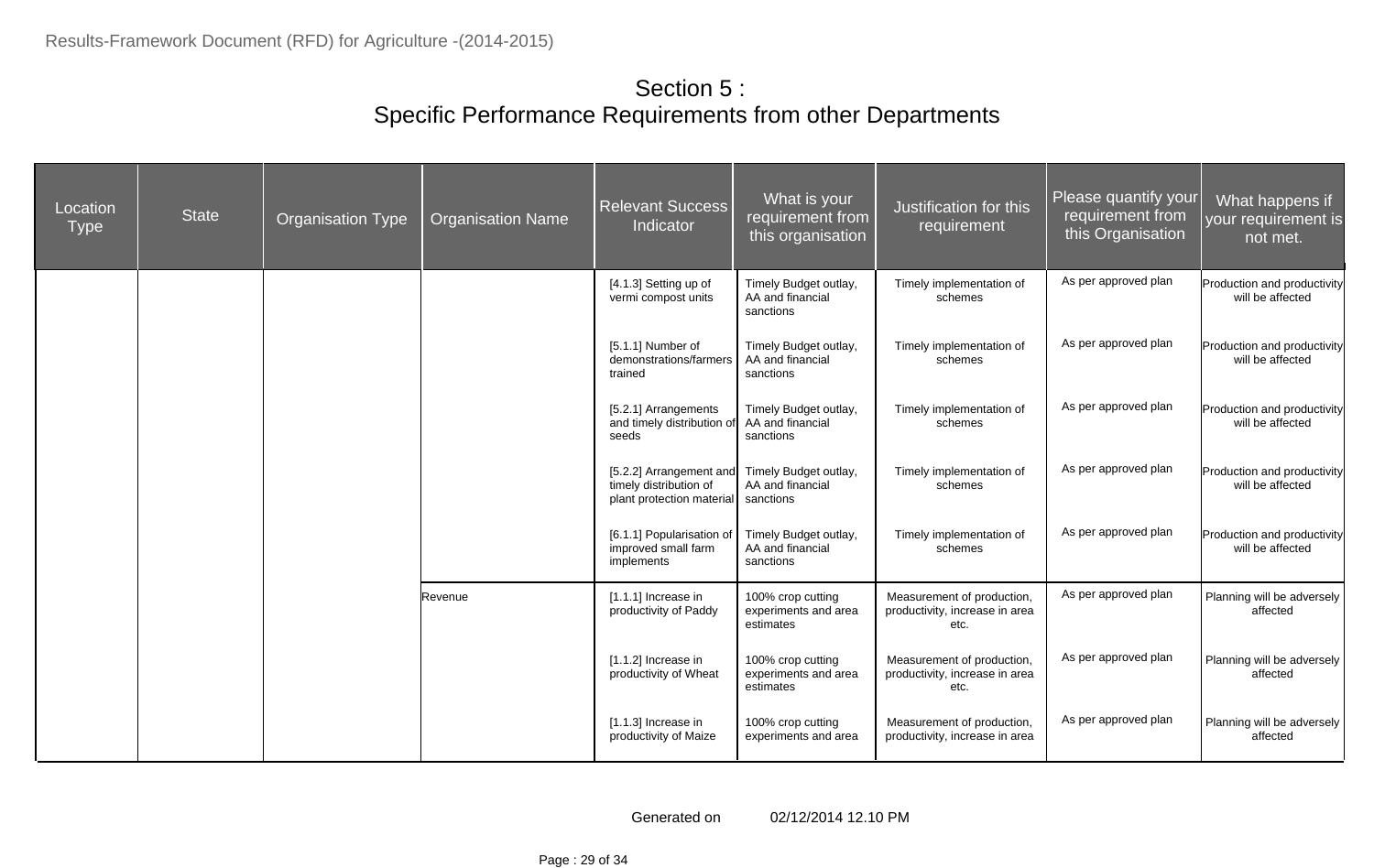| Location<br><b>Type</b> | <b>State</b> | <b>Organisation Type</b> | <b>Organisation Name</b>     | <b>Relevant Success</b><br>Indicator                        | What is your<br>requirement from<br>this organisation  | Please quantify your<br>Justification for this<br>requirement from<br>requirement<br>this Organisation |                        | What happens if<br>your requirement is<br>not met.        |
|-------------------------|--------------|--------------------------|------------------------------|-------------------------------------------------------------|--------------------------------------------------------|--------------------------------------------------------------------------------------------------------|------------------------|-----------------------------------------------------------|
|                         |              |                          |                              | $[1.1.3]$ Increase in<br>productivity of Maize              | estimates                                              | etc.                                                                                                   | As per approved plan   | Planning will be adversely<br>affected                    |
|                         |              |                          |                              | Increase in area under<br>vegetables                        | 100% crop cutting<br>experiments and area<br>estimates | Measurement of production,<br>productivity, increase in area<br>etc.                                   | As per approved plan   | Planning will be adversely<br>affected                    |
|                         |              |                          |                              | [3.1.1] Increase in<br>productivity of potato               | 100% crop cutting<br>experiments and area<br>estimates | Measurement of production,<br>productivity, increase in area<br>etc.                                   | As per approved plan   | Planning will be adversely<br>affected                    |
|                         |              |                          |                              | [3.1.2] Increase in<br>vegetable productivity               | 100% crop cutting<br>experiments and area<br>estimates | Measurement of production,<br>productivity, increase in area<br>etc.                                   | As per approved plan   | Planning will be adversely<br>affected                    |
|                         |              |                          |                              | [3.1.3] Area under poly<br>houses for growing<br>vegetables | 100% crop cutting<br>experiments and area<br>estimates | Measurement of production,<br>productivity, increase in area<br>etc.                                   | As per approved plan   | Planning will be adversely<br>affected                    |
|                         |              |                          | Irrigation and Public Health | $[1.1.1]$ Increase in<br>productivity of Paddy              | Irrigation water as per<br>crop requirement            | Timely Irrigation is essential for<br>higher production<br>&<br>productivity                           | As per need of farmers | Production and productivity<br>will be adversely affected |
|                         |              |                          |                              | [1.1.2] Increase in<br>productivity of Wheat                | Irrigation water as per<br>crop requirement            | Timely Irrigation is essential for<br>higher production<br>&<br>productivity                           | As per need of farmers | Production and productivity<br>will be adversely affected |
|                         |              |                          |                              | $[1.1.3]$ Increase in<br>productivity of Maize              | Irrigation water as per                                | Timely Irrigation is essential for                                                                     | As per need of farmers | Production and productivity                               |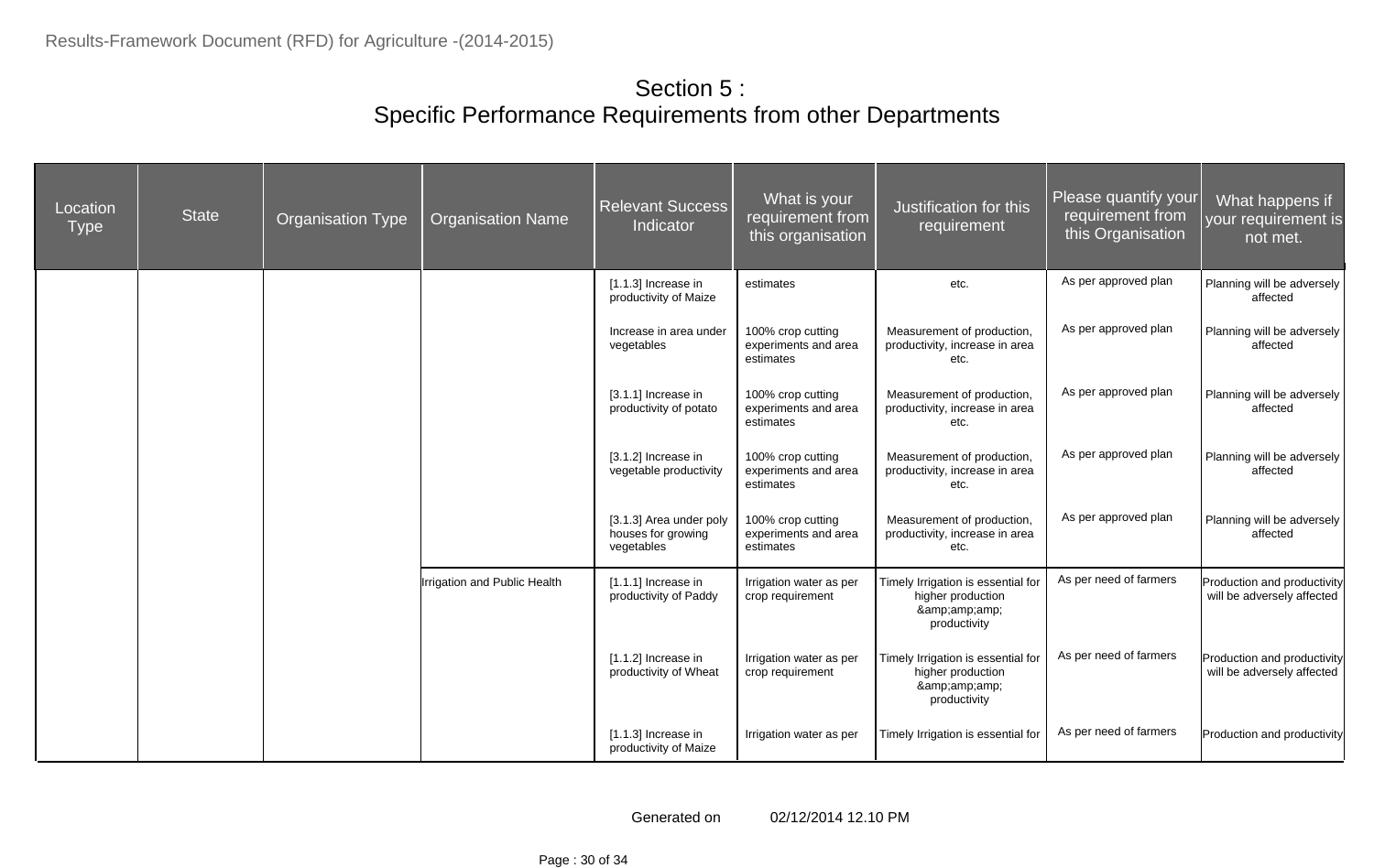| Location<br><b>Type</b> | <b>State</b> | <b>Organisation Type</b> | <b>Organisation Name</b> | <b>Relevant Success</b><br>Indicator                                           | Please quantify your<br>What is your<br>Justification for this<br>requirement from<br>requirement from<br>requirement<br>this Organisation<br>this organisation |                                                                              | What happens if<br>your requirement is<br>not met. |                                                           |
|-------------------------|--------------|--------------------------|--------------------------|--------------------------------------------------------------------------------|-----------------------------------------------------------------------------------------------------------------------------------------------------------------|------------------------------------------------------------------------------|----------------------------------------------------|-----------------------------------------------------------|
|                         |              |                          |                          | [1.1.3] Increase in<br>productivity of Maize                                   | crop requirement                                                                                                                                                | higher production<br>&<br>productivity                                       | As per need of farmers                             | will be adversely affected                                |
|                         |              |                          |                          | Installation of micro-<br>irrigation system                                    | Irrigation water as per<br>crop requirement                                                                                                                     | Timely Irrigation is essential for<br>higher production<br>&<br>productivity | As per need of farmers                             | Production and productivity<br>will be adversely affected |
|                         |              |                          |                          | Increase in area under<br>vegetables                                           | Irrigation water as per<br>crop requirement                                                                                                                     | Timely Irrigation is essential for<br>higher production<br>&<br>productivity | As per need of farmers                             | Production and productivity<br>will be adversely affected |
|                         |              |                          |                          | [3.1.1] Increase in<br>productivity of potato                                  | Irrigation water as per<br>crop requirement                                                                                                                     | Timely Irrigation is essential for<br>higher production<br>&<br>productivity | As per need of farmers                             | Production and productivity<br>will be adversely affected |
|                         |              |                          |                          | [3.1.2] Increase in<br>vegetable productivity                                  | Irrigation water as per<br>crop requirement                                                                                                                     | Timely Irrigation is essential for<br>higher production<br>&<br>productivity | As per need of farmers                             | Production and productivity<br>will be adversely affected |
|                         |              |                          |                          | [5.2.1] Arrangements<br>and timely distribution of<br>seeds                    | Irrigation water as per<br>crop requirement                                                                                                                     | Timely Irrigation is essential for<br>higher production<br>&<br>productivity | As per need of farmers                             | Production and productivity<br>will be adversely affected |
|                         |              |                          |                          | [5.2.2] Arrangement and<br>timely distribution of<br>plant protection material | Irrigation water as per<br>crop requirement                                                                                                                     | Timely Irrigation is essential for<br>higher production<br>&                 | As per need of farmers                             | Production and productivity<br>will be adversely affected |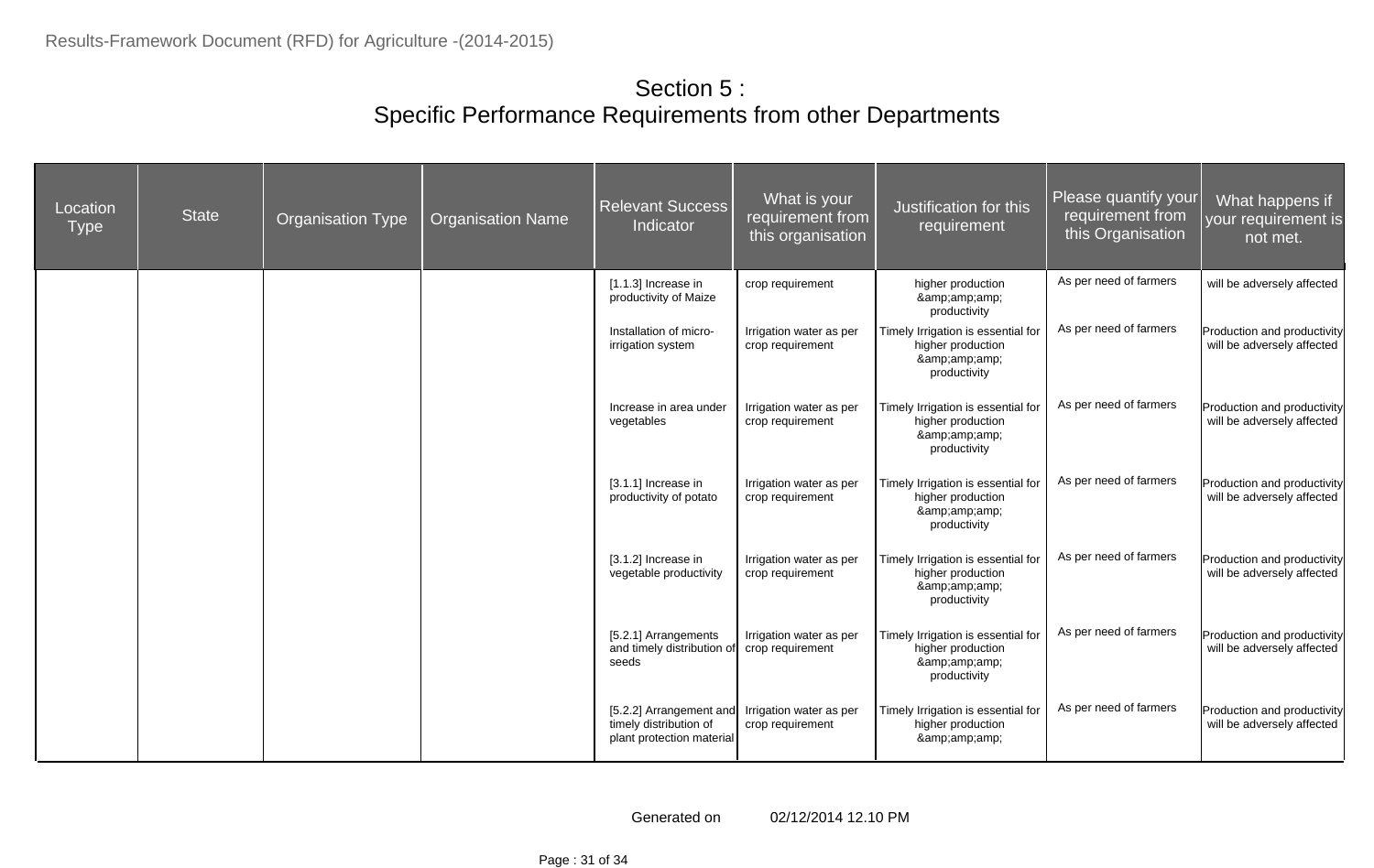| Location<br><b>Type</b> | <b>State</b> | <b>Organisation Type</b> | <b>Organisation Name</b> | <b>Relevant Success</b><br>Indicator                                           | What is your<br>requirement from<br>this organisation                          | Justification for this<br>requirement                                         | Please quantify your<br>requirement from<br>this Organisation | What happens if<br>your requirement is<br>not met.                            |
|-------------------------|--------------|--------------------------|--------------------------|--------------------------------------------------------------------------------|--------------------------------------------------------------------------------|-------------------------------------------------------------------------------|---------------------------------------------------------------|-------------------------------------------------------------------------------|
|                         |              |                          |                          | [5.2.2] Arrangement and<br>timely distribution of<br>plant protection material | Irrigation water as per<br>crop requirement                                    | productivity                                                                  | As per need of farmers                                        | Production and productivity<br>will be adversely affected                     |
|                         |              |                          |                          | [5.2.3] Improved seed<br>replacement rate                                      | Irrigation water as per<br>crop requirement                                    | Timely Irrigation is essential for<br>higher production<br>&<br>productivity  | As per need of farmers                                        | Production and productivity<br>will be adversely affected                     |
|                         |              |                          | Horticulture             | [5.1.1] Number of<br>demonstrations/farmers<br>trained                         | Implementation of<br>activities as approved<br>under RKVY, ATMA                | Horticulture realated activities<br>are Mandate of Horticulture<br>department | As per approved work plan                                     | Approved work plan will<br>not be implemented<br>completely                   |
|                         |              |                          | Animal Husbandry         | [5.1.1] Number of<br>demonstrations/farmers<br>trained                         | Implementation of<br>approved activities<br>under ATMA and other<br>programmes | Activities belongs to AH<br>department                                        | AS per approved work<br>plan                                  | Production and productivity<br>will be reduced, leading to<br>low growth rate |
|                         |              |                          | Fisheries                | [5.1.1] Number of<br>demonstrations/farmers<br>trained                         | Implementation of<br>approved activities<br>under ATMA and other<br>programmes | Belongs to Fishery department                                                 | As per approved work plan                                     | Production and productivity<br>will be reduced, leading to<br>low growth rate |
|                         |              | Corporation/Board        | State Electricity Board  | [1.1.1] Increase in<br>productivity of Paddy                                   | Assured power supply<br>during peak season                                     | To run tube wells, lift irrigation<br>schemes                                 | As per need of farmers                                        | Production and productivity<br>will be affected                               |
|                         |              |                          |                          | [1.1.2] Increase in<br>productivity of Wheat                                   | Assured power supply<br>during peak season                                     | To run tube wells, lift irrigation<br>schemes                                 | As per need of farmers                                        | Production and productivity<br>will be affected                               |
|                         |              |                          |                          | [1.1.3] Increase in<br>productivity of Maize                                   | Assured power supply                                                           | To run tube wells, lift irrigation                                            | As per need of farmers                                        | Production and productivity                                                   |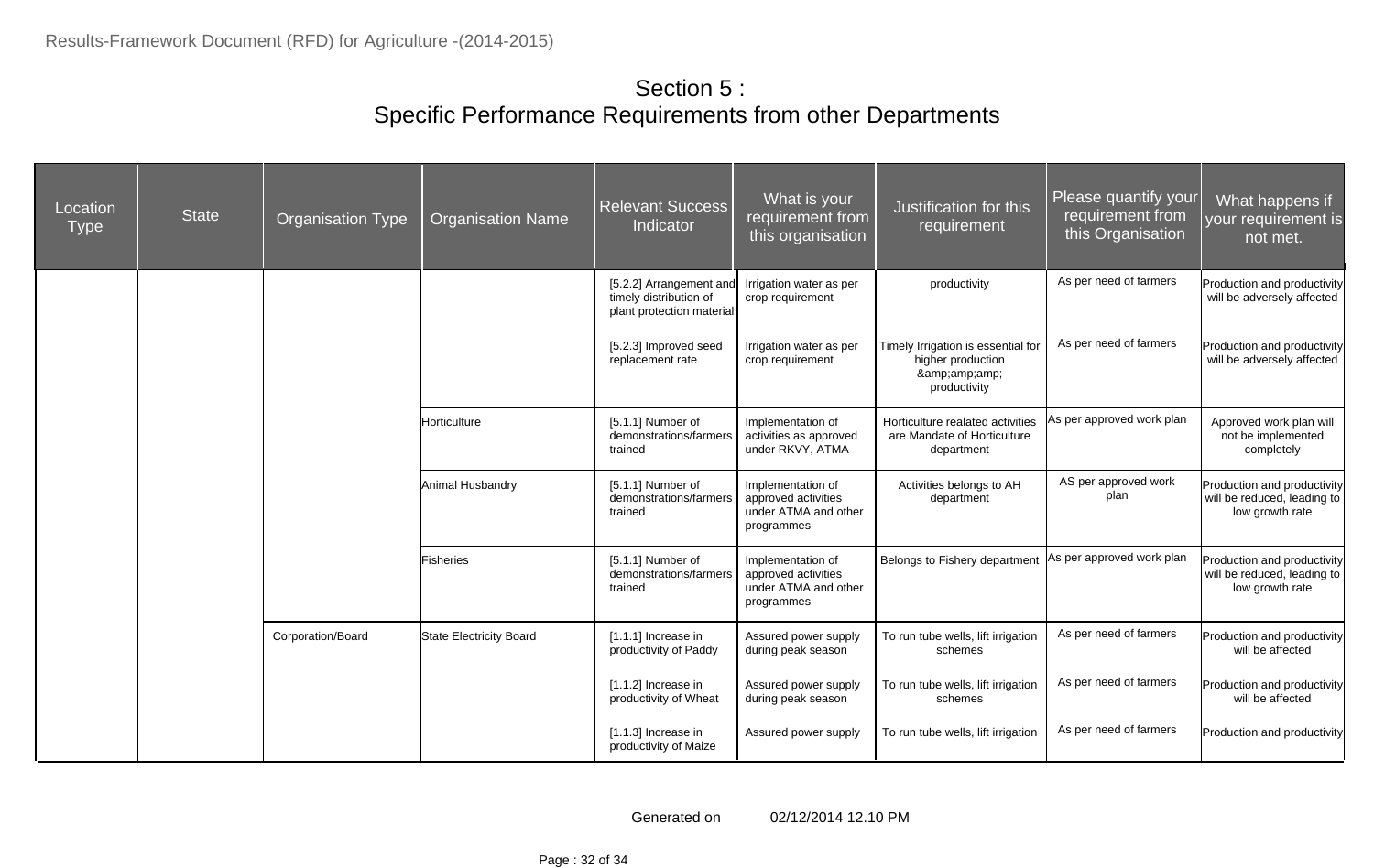| Location<br><b>Type</b> | <b>State</b> | <b>Organisation Type</b> | <b>Organisation Name</b> | <b>Relevant Success</b><br>Indicator                        | What is your<br>requirement from<br>this organisation | Justification for this<br>requirement         | Please quantify your<br>requirement from<br>this Organisation | What happens if<br>your requirement is<br>not met.     |
|-------------------------|--------------|--------------------------|--------------------------|-------------------------------------------------------------|-------------------------------------------------------|-----------------------------------------------|---------------------------------------------------------------|--------------------------------------------------------|
|                         |              |                          |                          | $[1.1.3]$ Increase in<br>productivity of Maize              | during peak season                                    | schemes                                       | As per need of farmers                                        | will be affected                                       |
|                         |              |                          |                          | Installation of micro-<br>irrigation system                 | Assured power supply<br>during peak season            | To run tube wells, lift irrigation<br>schemes | As per need of farmers                                        | Production and productivity<br>will be affected        |
|                         |              |                          |                          | Increase in area under<br>vegetables                        | Assured power supply<br>during peak season            | To run tube wells, lift irrigation<br>schemes | As per need of farmers                                        | <b>Production and productivity</b><br>will be affected |
|                         |              |                          |                          | [3.1.1] Increase in<br>productivity of potato               | Assured power supply<br>during peak season            | To run tube wells, lift irrigation<br>schemes | As per need of farmers                                        | Production and productivity<br>will be affected        |
|                         |              |                          |                          | [3.1.2] Increase in<br>vegetable productivity               | Assured power supply<br>during peak season            | To run tube wells, lift irrigation<br>schemes | As per need of farmers                                        | <b>Production and productivity</b><br>will be affected |
|                         |              |                          |                          | [3.1.3] Area under poly<br>houses for growing<br>vegetables | Assured power supply<br>during peak season            | To run tube wells, lift irrigation<br>schemes | As per need of farmers                                        | Production and productivity<br>will be affected        |
|                         |              |                          |                          | [5.1.1] Number of<br>demonstrations/farmers<br>trained      | Assured power supply<br>during peak season            | To run tube wells, lift irrigation<br>schemes | As per need of farmers                                        | Production and productivity<br>will be affected        |
|                         |              |                          |                          | [5.2.3] Improved seed<br>replacement rate                   | Assured power supply<br>during peak season            | To run tube wells, lift irrigation<br>schemes | As per need of farmers                                        | Production and productivity<br>will be affected        |